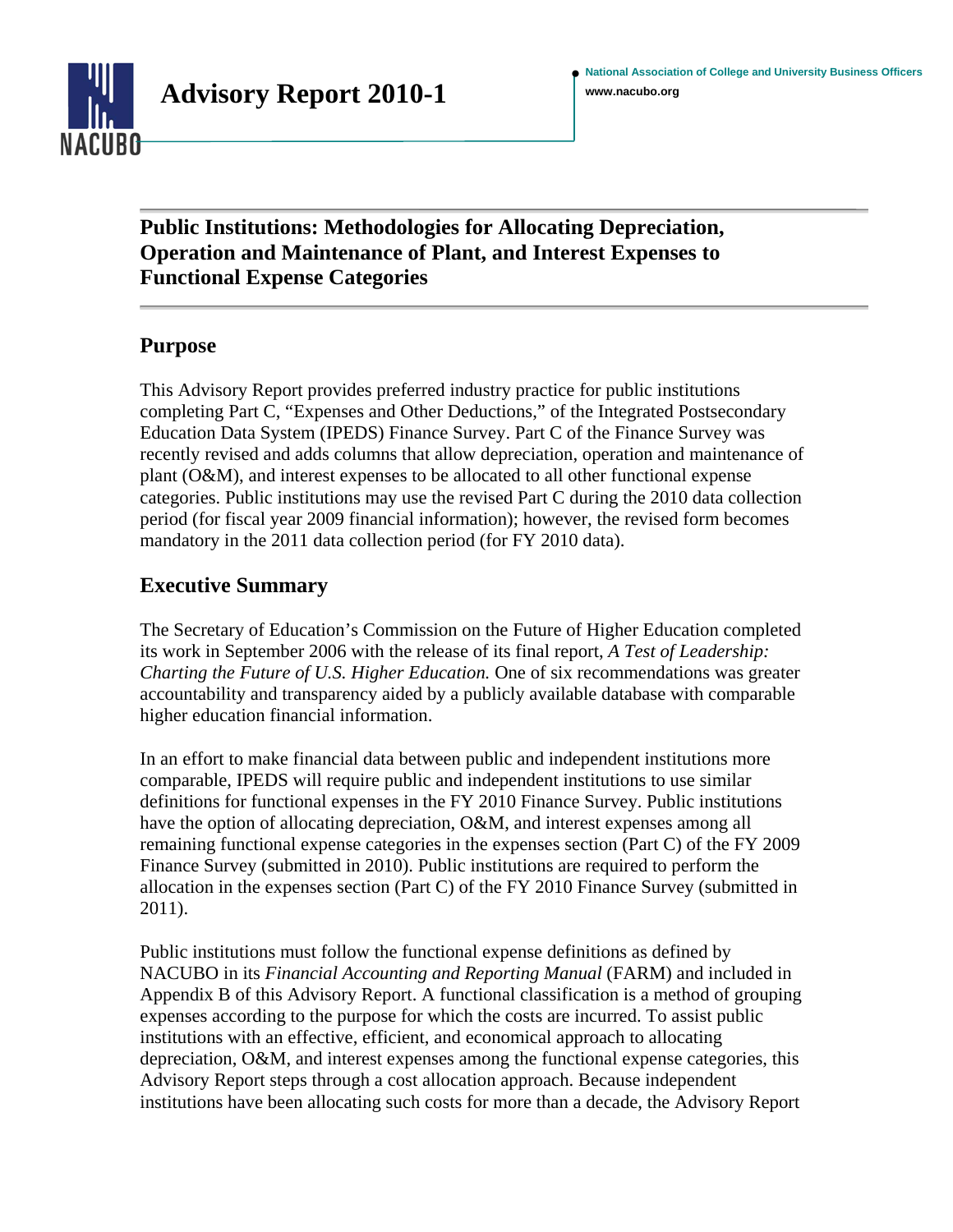focuses on methods currently used by independent institutions. The essential cost accounting process can be summarized in the following steps:

- 1. Select consistent categories of cost.
- 2. Identify costs to be allocated.
- 3. Review recommended allocation methodologies.
- 4. Analyze the availability of data for your institution that could support recommended allocation methodologies.
- 5. Consider the mission, objectives, and operating practice of your institution.
- 6. Document considerations and approach.
- 7. Map the connection between available allocation data and the current functional expense categories of your institution, and assign depreciation, O&M, and interest expenses to the functional expense categories using a methodology or combination of methodologies that makes sense for your institution.

NACUBO's preferred industry guidance is solely for the purpose of completing the IPEDS Finance Survey. *At this time there is no recommendation or requirement for expanding the functional expense footnote disclosure to include the allocation of depreciation, O&M, and interest expenses to the functional expense categories.* Public institutions, however, should consider the many users of their external audited financial statements and evaluate the possible benefits of having Part C IPEDS survey allocation results, or methodologies, be consistent with, used, or disclosed in general purpose external financial statements or other external reports.

## **Background**

The Secretary of Education's Commission on the Future of Higher Education completed its work in September 2006 with the release of its final report, *A Test of Leadership: Charting the Future of U.S. Higher Education.* The report addressed accessibility, accountability, and affordability in higher education and notes that a prominent issue on the minds of the American public is the rising cost of attending college. The report also contends that lack of transparency in college and university accounting and reporting is an additional challenge for policy makers expected to fund higher education.

Sparked by the commission's work, the National Center for Education Statistics (NCES) convened a technical review panel in January 2007 to study higher education finance data available in IPEDS. IPEDS is a system of interrelated surveys conducted annually, which gathers information from every college, university, and technical and vocational institution in the United States and other jurisdictions (such as Puerto Rico) that participates in the federal student financial aid programs. The Higher Education Act of 1965, as amended, requires that institutions that participate in federal student aid programs report data on enrollments, program completions, graduation rates, faculty and staff, finances, institutional prices, and student financial aid. Those data are made available to students and parents through the College Navigator college search Web site and to researchers and others through the IPEDS Data Center.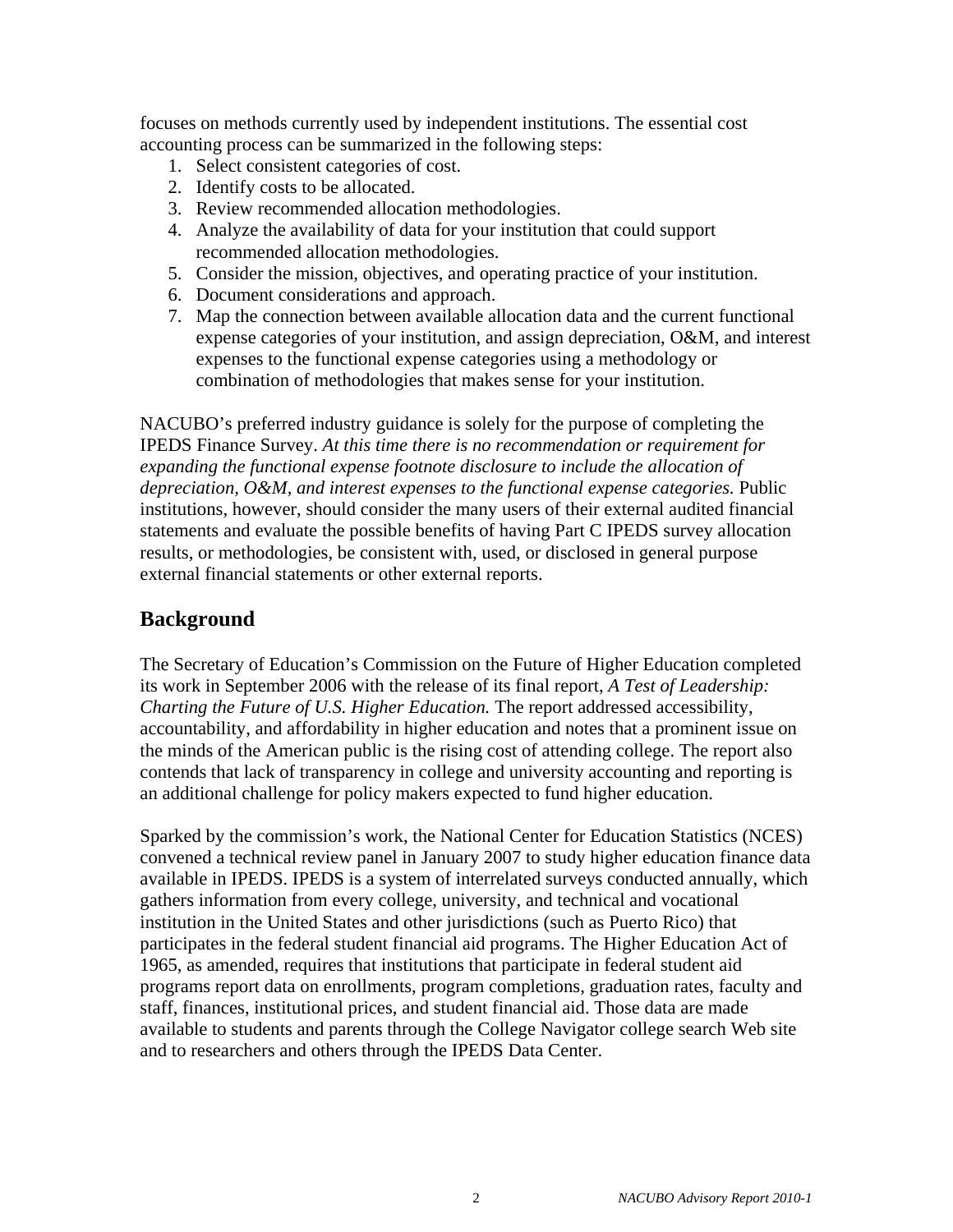IPEDS provides basic data needed to describe—and analyze trends in—postsecondary education in the United States, in terms of the numbers of students enrolled, staff employed, dollars expended, and degrees earned. Congress, federal agencies, state governments, education providers, professional associations, private businesses, media, students and parents, and others rely on IPEDS data for this basic information. IPEDS data are used at the federal and state levels for policy analysis and development and at the institutional level for benchmarking and peer analysis.

Each year, NCES administers the IPEDS Finance Survey, in which higher education institutions must submit data that reconcile to audited financial statements. These statements comply with generally accepted accounting principles as defined by the Financial Accounting Standards Board (FASB) and the Governmental Accounting Standards Board (GASB), and auditing standards set by the American Institute of Certified Public Accountants (AICPA) or the U.S. Government Accountability Office.

The challenge for higher education, and NCES, is that financial reporting is regulated by two different sets of accounting standards. In addition, the independent versus public control of institutions can result in unique auditing and reporting guidance. For example, AICPA requires institutions that follow FASB to allocate depreciation, O&M, and interest expenses to all functional expense categories, whereas no similar requirement exists for public institutions that follow GASB. Examples of functional expenses in higher education include instruction, research, academic support, student services, institutional support, auxiliaries, and public service. Because independent institutions allocate depreciation, O&M, and interest expenses to the functional expense categories, conceptually the categories are more comprehensive and result in higher costs per category. This results in less comparability in frequently analyzed areas, especially the cost of instruction, between public and independent institutions.

Because NCES's IPEDS finance data are commonly used by various stakeholders to calculate and evaluate college costs (despite the differences in functional expense definitions between public and independent institutions), the NCES meeting in January 2007—"Expanding and Improving IPEDS Finance Data"—was specifically aimed at improving the comparability between public and independent institutions. Panel members included 46 people representing the federal government, state governments, institutions, national data users, accounting standards boards, and associations. To meet the objective, the primary question discussed was whether public and independent institutions should use similar definitions for functional expenses. Panel participants recommended that to increase cost comparability—especially the cost of instruction—public institutions need to allocate depreciation, O&M, and interest expenses to all functional expense categories. All proposed Finance Survey changes were posted to the NCES Web site for public comments in early 2008. All recommendations are intended to enhance presentation and analytical comparability between independent and public institutions. The most significant change, however, is the revision of the expenses section (Part C) for public institutions. Finance Survey changes can be found can be found at [https://edsurveys.rti.org/IPEDS\\_TRP/trp\\_Technical\\_Review\\_08222007\\_18.aspx](https://edsurveys.rti.org/IPEDS_TRP/trp_Technical_Review_08222007_18.aspx).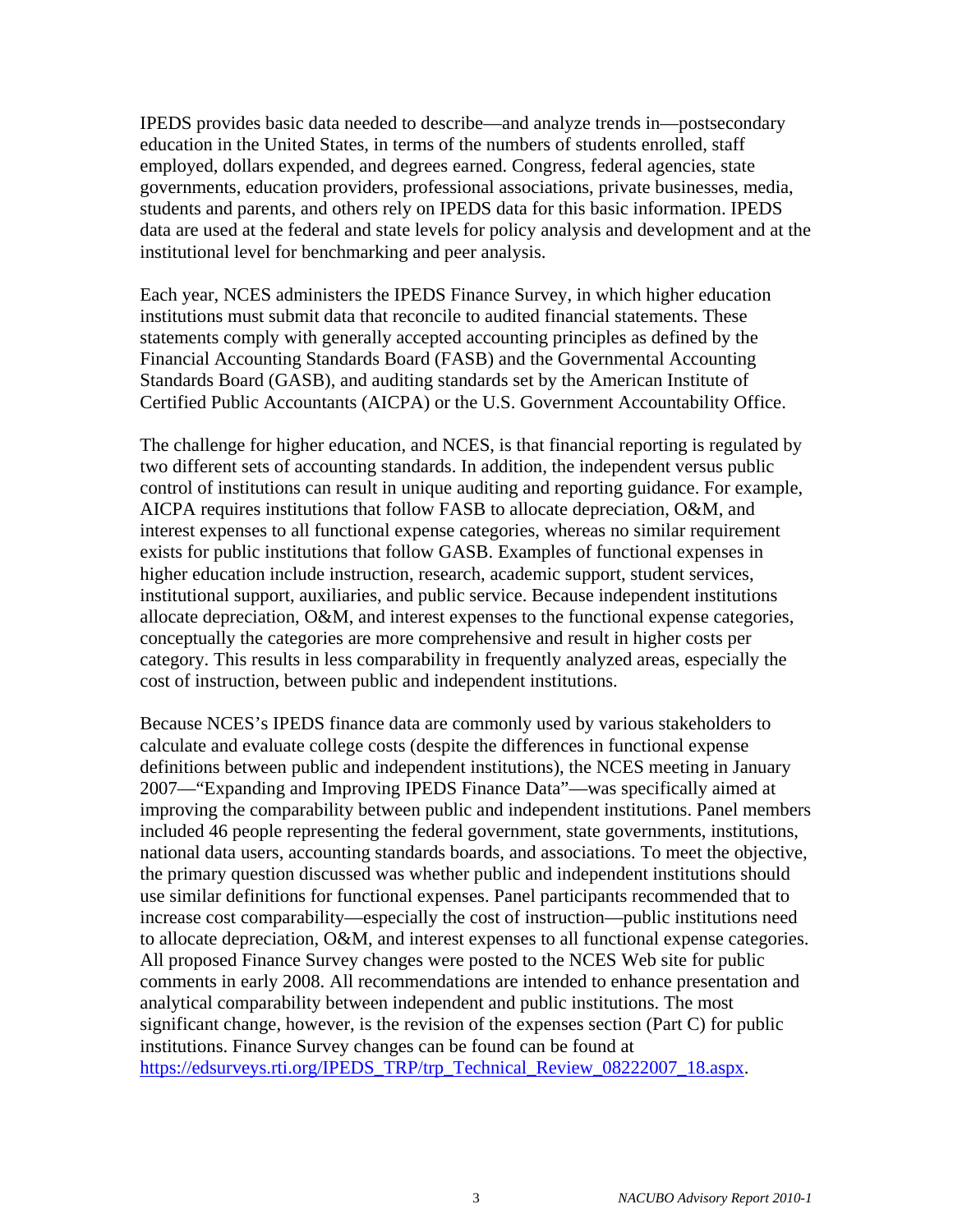# **Applicability**

NACUBO's guidance provides allocation methodologies for public institutions to consider when completing Part C of the IPEDS Finance Survey. Public institutions vary by size, complexity, and mission. Consequently, institutions must evaluate the methodology that makes the most sense for their institution and weigh the pros and cons of the various allocation methodologies against factors such as accuracy, ease, burden, consistency of financial information, and cost of implementation.

NACUBO's preferred industry guidance is solely for the purpose of completing the IPEDS Finance Survey. Although public institutions may report functional expenses on the face of their financial statements (i.e., the statement of revenues, expenses, and changes in net assets, or SRECNA) or in the footnotes, *at this time there is no recommendation or requirement for expanding the functional expense footnote disclosure to include the allocation of depreciation, O&M, and interest expenses to the functional expense categories.* Public institutions, however, should consider the many users of their external audited financial statements and evaluate the possible benefits of having Part C IPEDS survey allocation results, or methodologies, be consistent with, used, or disclosed in general purpose external financial statements or other external reports.

Public institutions that wish to disclose functional expense totals that agree with Part C of the IPEDS Finance Survey can refer to Appendix A for a sample format.

# **Cost Accounting Discussion**

The cost objectives or activities to which costs are attributed in higher education are the functional classification of expenses. In higher education, the functional classifications originated from the old *College and University Business Administration* publication, have been updated by the NACUBO Accounting Principles Council, are defined in FARM, and are required as the definitional standard in the IPEDS Finance Survey.

The cost accounting process is summarized as follows:

- 1. Select consistent categories of cost.
- 2. Identify costs to be allocated.
- 3. Review recommended allocation methodologies.
- 4. Analyze the availability of data for your institution that could support recommended allocation methodologies.
- 5. Consider the mission, objectives, and operating practice of your institution.
- 6. Document considerations and approach.
- 7. Map the connection between available allocation data and the current functional expense categories of your institution, and assign depreciation, O&M, and interest expenses to the functional expense categories using a methodology or combination of methodologies that makes sense for your institution.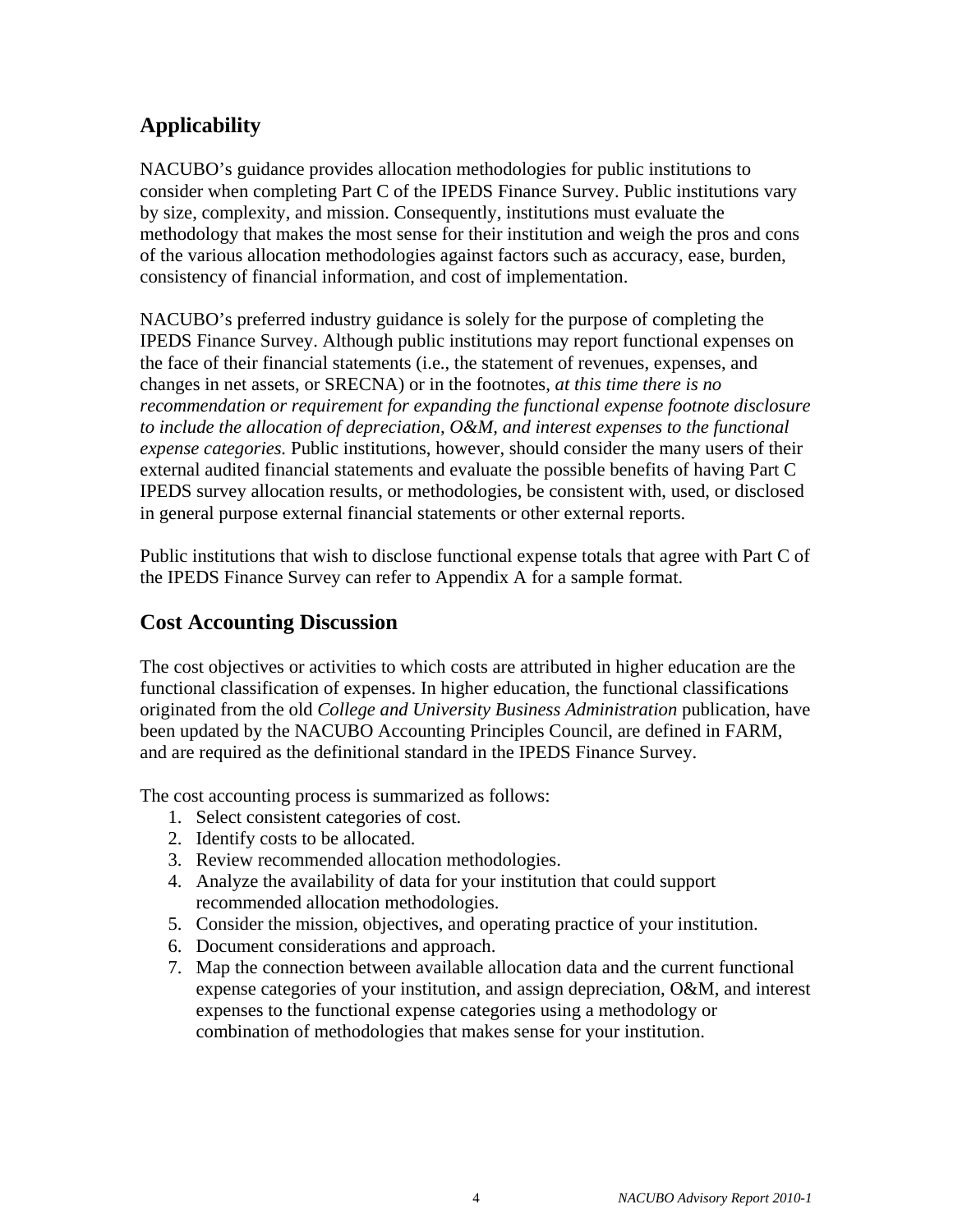#### **1. Select consistent categories of cost.**

All higher education institutions should code the function, organizational unit, or object code within the chart of accounts structure to allow for consistent groupings of expenses by function. Institutions typically identify organizational units (such as departments) and objects (such as salary, benefits, supplies, and utilities). The groupings should be internally consistent (for an individual institution) and consistent across the higher education industry because NACUBO provides definitions and the Department of Education requires institutions to use the NACUBO definitions.

All higher education institutions should code current fund expenses in a manner that identifies the following functions

- Instruction
- Research
- Public service
- Academic support
- Student services
- Institutional support
- **Operation and maintenance of plant**
- Scholarships and fellowships
- **Depreciation**
- Auxiliary enterprises
- Hospitals
- Independent operations

#### **2. Identify costs to be allocated.**

Part C of the Finance Survey was recently revised and adds columns that allow depreciation, O&M, and interest expenses to be allocated to all other functional expense categories. Depreciation and O&M are separate functions for public institutions (in bold in the preceding list). Interest expense is considered a financing cost and is separately identified as a nonoperating expense on the SRECNA.

#### **3. Review recommended allocation methodologies.**

The NACUBO Accounting Principles Council and the results of a January 2007 NACUBO survey support the use of the following common methodologies:

- Direct assignment based on functional category of space
- Assignable square footage
- Salaries (and wages), or salaries (and wages) plus benefits
- Total expenses by function
- Combination of the above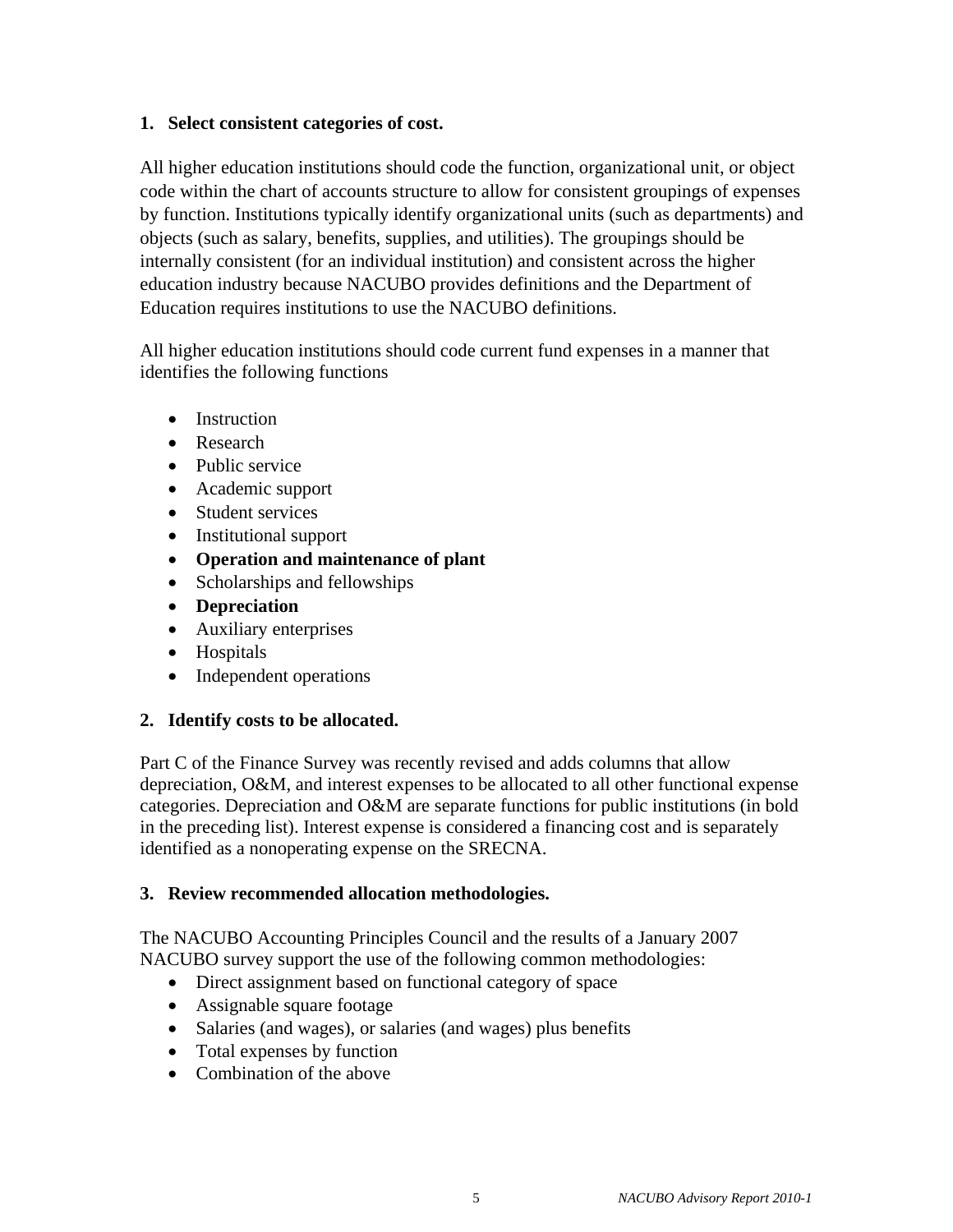Such methodologies are used by independent institutions that have been allocating depreciation, O&M, and interest expenses for the past decade.

#### **4. Analyze the availability of data for your institution that could support recommended allocation methodologies.**

As previously noted, all public institutions likely capture functional expense data; consequently, a percentage of each functional expense category (not including interest, depreciation, and O&M) over total expenses (less interest plus depreciation plus O&M) would be available and should be reliable. This methodology, however, may fail to recognize the differential operating cost increases associated with research versus instruction and other functions.

Because all institutional employees are regularly paid through the payroll system, salaries (and wages) or salaries (and wages) plus benefits is another example of data that should be available. The value of compensation data is that as higher education is a service industry, such information is likely significant and should relate to the functional expense categories if object codes are properly assigned and maintained. Another benefit is that salary and wage allocations are acceptable surrogate allocation methodologies for facilities and administration (F&A) rate calculations. Weaknesses can result, however, when using compensation data as some functions may have low personnel costs but relatively high O&M costs. For example, student services personnel costs may be low when compared with instruction and research activities, but if student services operates in higher-cost facilities, using personnel as an allocation base will result in less costs allocated to the student services function.

Ideally O&M costs should be allocated based on the functional use of space. The weakness of this model may be the lack of an accurate space inventory, or space inventories that are infrequently updated. Further, systems may be limited in their ability to assign multiple functions to a multiple-use space. Institutions with regularly updated space data that can handle multiple-use space issues should carefully consider whether space is the optimum methodology. Research institutions that use assignable space as an allocation methodology for their F&A study required by Office of Management and Budget (OMB) Circular A-21 should consider using space as an allocation starting point. For such institutions, using space will facilitate reconciliation between allocated functional expenses and F&A results. However, IPEDS finance component reporting does not reference a need for reported values to reconcile to F&A results.

#### **5. Consider the mission, objectives, and operating practice of your institution.**

The following scenarios are not exhaustive and are listed to serve as a starting point:

- a. A community college that emphasizes instruction
- b. A community college that emphasizes instruction and public service
- c. A community college that emphasizes instruction and community education (consider whether community or adult education is budgeted in the instruction or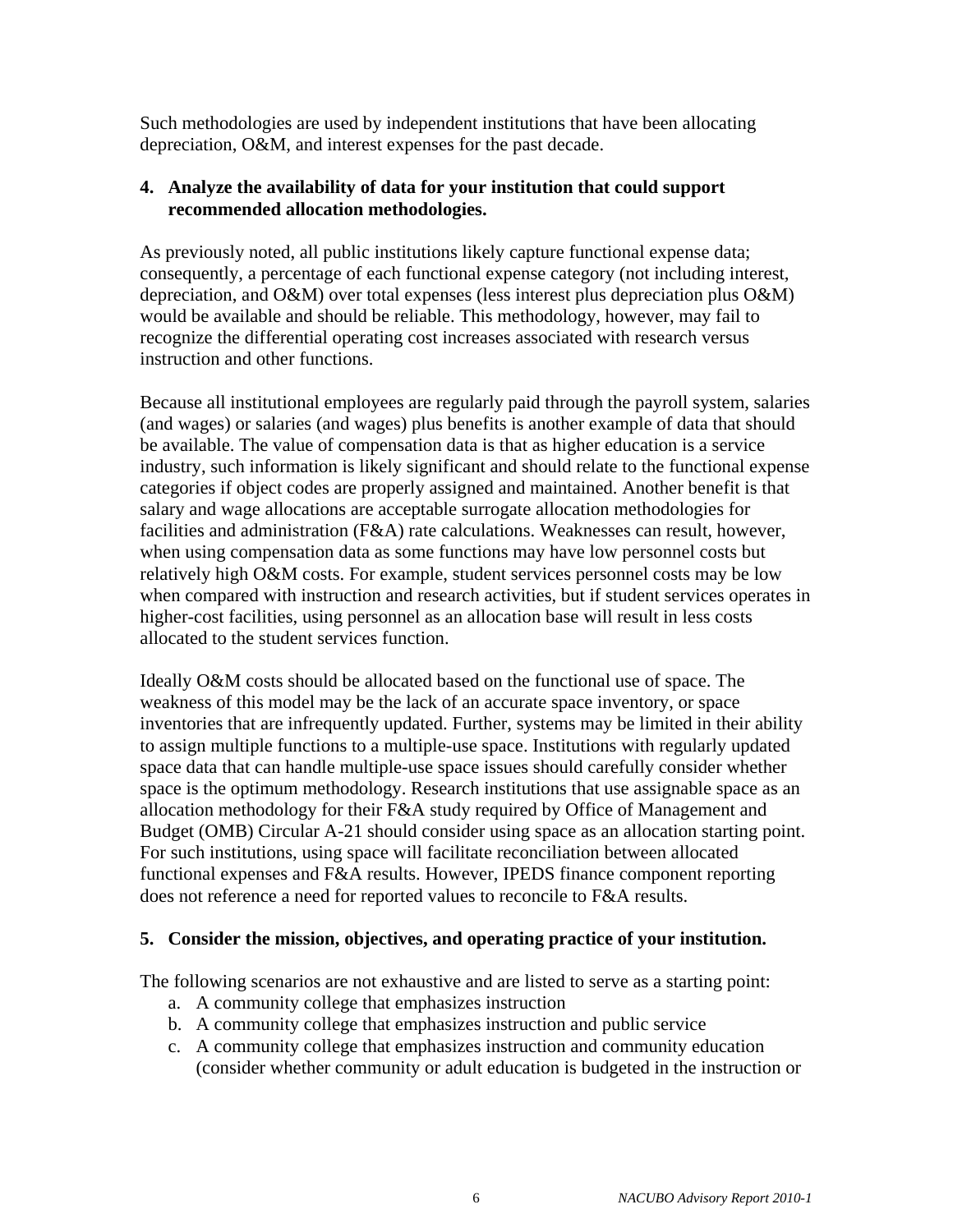public service categories; NACUBO definitions would recommend these expenses be considered instruction)

- d. A comprehensive and doctoral institution with some departmental research (expenses for these activities are likely captured as instruction per NACUBO definitions)
- e. A comprehensive and doctoral institution with expanding departmental research or an expanding federal research objective (the institution may already be, or be moving in the direction of, a separate research functional expense category; the institution may be planning, beginning, or already have space studies that support current or future F&A reporting requirements)
- f. A research institution with little or no athletics
- g. A research institution with extensive athletics
- h. A traditional tuition-dependent small institution

Each institution's starting point in determining an allocation methodology should generate written documentation of a rationale that makes sense for that institution. The documentation can be parenthetical, or outside of administrative or general ledger systems. Allocations can be for reporting purposes only—they can be worksheet based and not system generated. Some institutions may have administrative systems in place that are sophisticated enough to perform this function or that may already be performing this function; it is not, however, a requirement.

The following examples, taken from the list above, are intended to illustrate how to begin thinking about the mission, objective, and practice of your institution with an eye toward cost allocations.

#### Scenario a: Community College That Emphasizes Instruction

The community college is a commuting school, and 60 percent of students are considered traditional day students. One building on campus is an all-purpose student-centered building, one building is used for both adult instruction and community activities, one building is used for administration and instruction, and all remaining buildings or locations are used for instruction. A large amount of campus space is devoted to parking. The 10-year goal is to introduce student housing.

The primary objective of the institution is education (two-year degrees, four-year degree preparation, adult literacy, college preparation, community education, and vocational training). Although costs of these educational activities are separately tracked, all such costs are accumulated into the functional expense category of instruction. The vast majority of depreciation, O&M, and interest expenses support the infrastructure needed to carry out the cost of instruction. Community college administration will consider using salary and wages or total expenses by function as an allocation base. The objective is to have the "instruction" functional expense category absorb the greatest amount of depreciation, O&M, and interest expenses.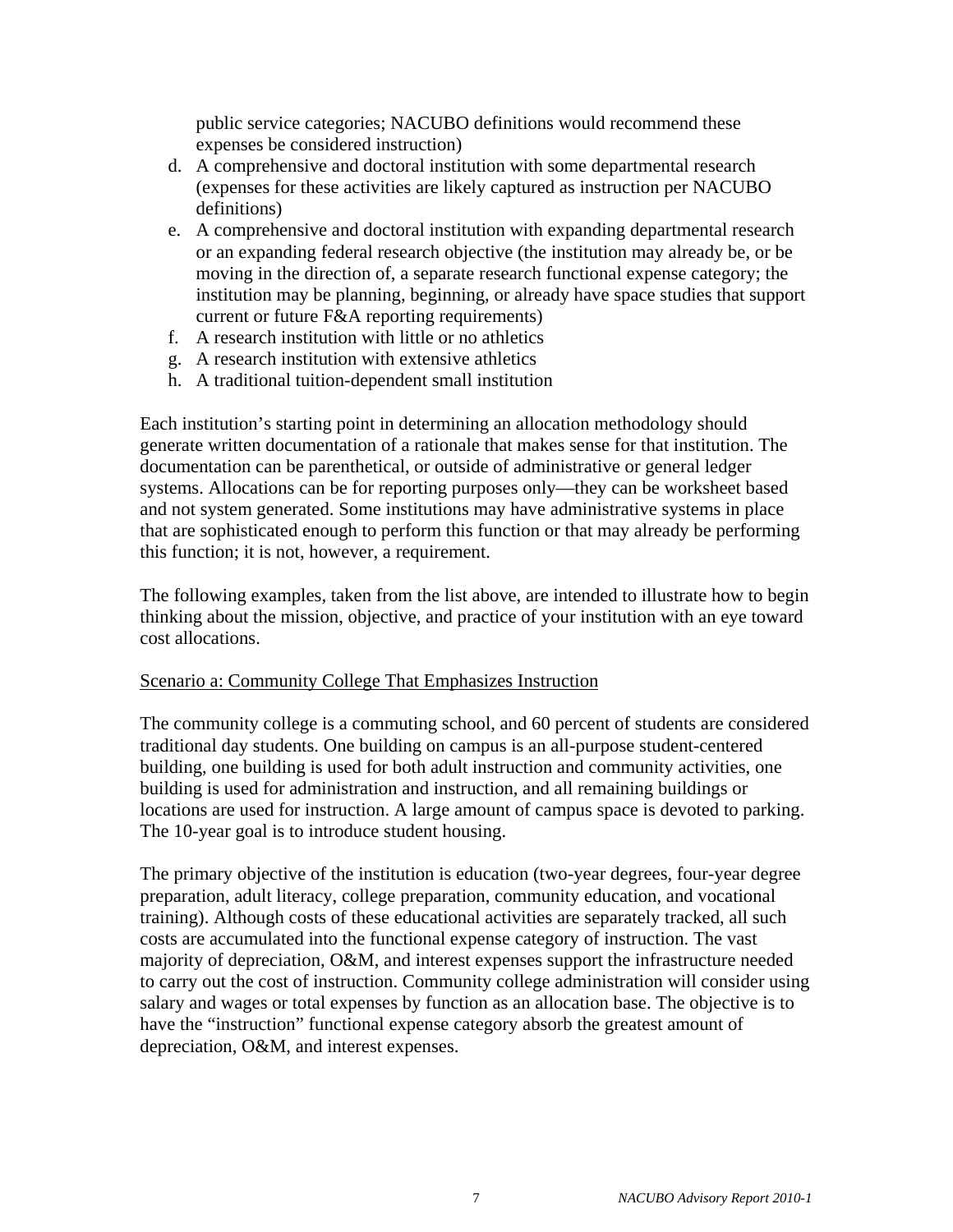#### Scenario d: Comprehensive and Doctoral Institution With Departmental Research

This public institution has residence halls, student life buildings, academic buildings, a bookstore, dining halls, a music and art center, and theaters. The institution plans to increase academic offerings to adults and expand distance learning capacity. Over time, many more buildings have become multiple-use community facilities. There are no plans to increase the research base. Both community service (public service) and research are budgeted and accounted for within the instruction functional expense category. Although there is no space study, the college has square footage information and can reasonably estimate how space is used. The college will compare allocation results using three methodologies: estimated square footage, salaries and wages, and total functional expenses. Based upon operating knowledge, administration believes that instruction, auxiliaries, and student services should absorb most of the depreciation, O&M, and interest expenses.

#### **6. Document considerations and approach.**

Documentation is strongly recommended. Public institutions fall along a continuum with little to no cost accounting on one end to highly sophisticated cost studies and cost accounting systems on the other. Because institutions, systems, and compliance requirements can evolve, documentation is recommended—especially for colleges and universities just beginning to develop an understanding of cost allocation. Documentation will be helpful and necessary should institutions choose to report allocated expenses in general purpose external financial statements or other external financial reports. Documentation serves an important institutional memory function and can evolve and change as institutional needs or mission progress.

**7. Map (outline) the connection between available allocation data and the current functional expense categories of your institution, and assign depreciation, O&M, and interest expenses to the functional expense categories using a methodology or combination of methodologies that makes sense for your institution.** 

The outline comes directly from your documentation. Subsequently, an allocation decision is made. The following scenarios are presented to illustrate various considerations and decisions.

#### Scenario a: Tuition-Dependent Public Institution That Is a Commuting School

- Eighty-five percent of the square footage among all institutional buildings is used for instructional activities, 10 percent for student service activities, and 5 percent for administrative activities (institutional support).
- Ninety percent of salaries and benefits are directly identifiable to instruction activities.
- Depreciation is specifically identified for each building, and the function of each building directly comports to instruction, student services, or institutional support.
- Interest expense is for the two newest buildings used for instruction.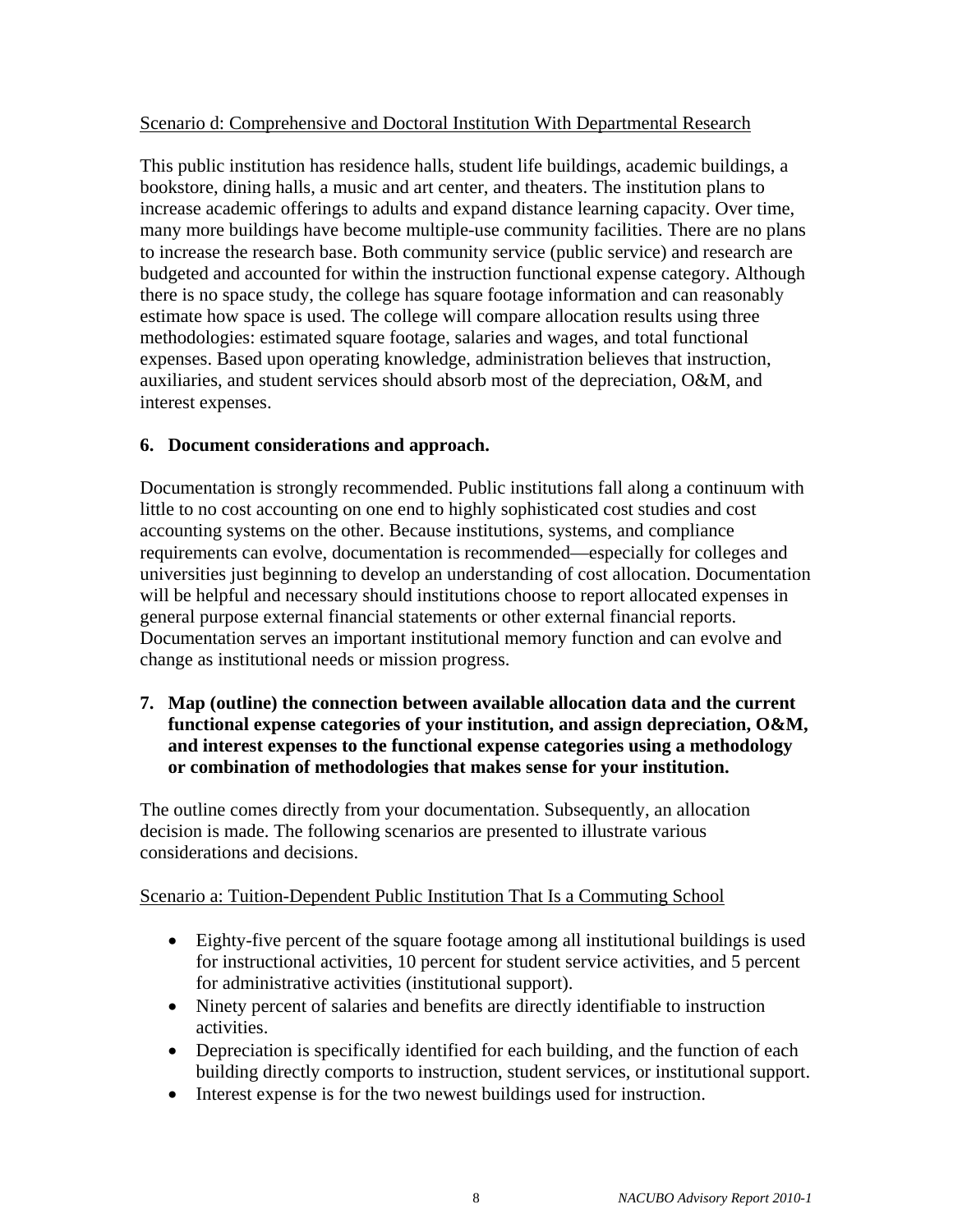In this scenario, the public institution must decide whether it makes more sense to allocate O&M expense based on square footage or on salaries and benefits. The institution will be able to allocate more O&M expense to instruction if salaries and benefits are selected as the allocation base. The institution determines that this makes the most sense because the primary mission has always been, and remains for the foreseeable future, that of instruction.

Scenario b: State System That Produces General Purpose External Financial Statements at the System Level

- One community college, one small public institution, and two comprehensive and doctoral institutions are combined into one external general purpose financial statement at the system level but report to IPEDS as individual entities.
- O&M represents 10 percent, depreciation 5 percent, and interest 2 percent of total expenses; salary and wages are 60 percent of total expenses.
- One of the comprehensive and doctoral institutions has a detailed space and use study.
- Depreciation reports do not link depreciation expense to a function. Reports could be generated but would be time consuming and would not necessarily be reflective of building use.

In this scenario, the reporting entity (system) would like allocation consistency between institutions. The system also desires to minimize the accounting and administrative burden to meet the allocation requirement. Salaries and wages are by far the most material and precise expense that aligns with functional categories and, conceptually, with the use of buildings.

The system makes a decision to allocate based on salaries and wages, because that is both an efficient and an effective method given the materiality of the expenses and the spaceoccupied relationship of the salary to the function. Each institution uses this methodology for IPEDS reporting.

Scenario c: Complex Research Institution That Follows OMB Circular A-21 for F&A Rate Reimbursement for F&A Proposals

- O&M expense is allocated based on a combination of direct assignment to buildings and assignable square footage based on the functional use of space.
- Building construction/acquisition interest expense is allocated based on direct assignment to buildings and assignable square footage based on the functional use of space.
- Depreciation expense is allocated based on a combination of direct assignment/assignable square footage and student and employee full-time equivalents.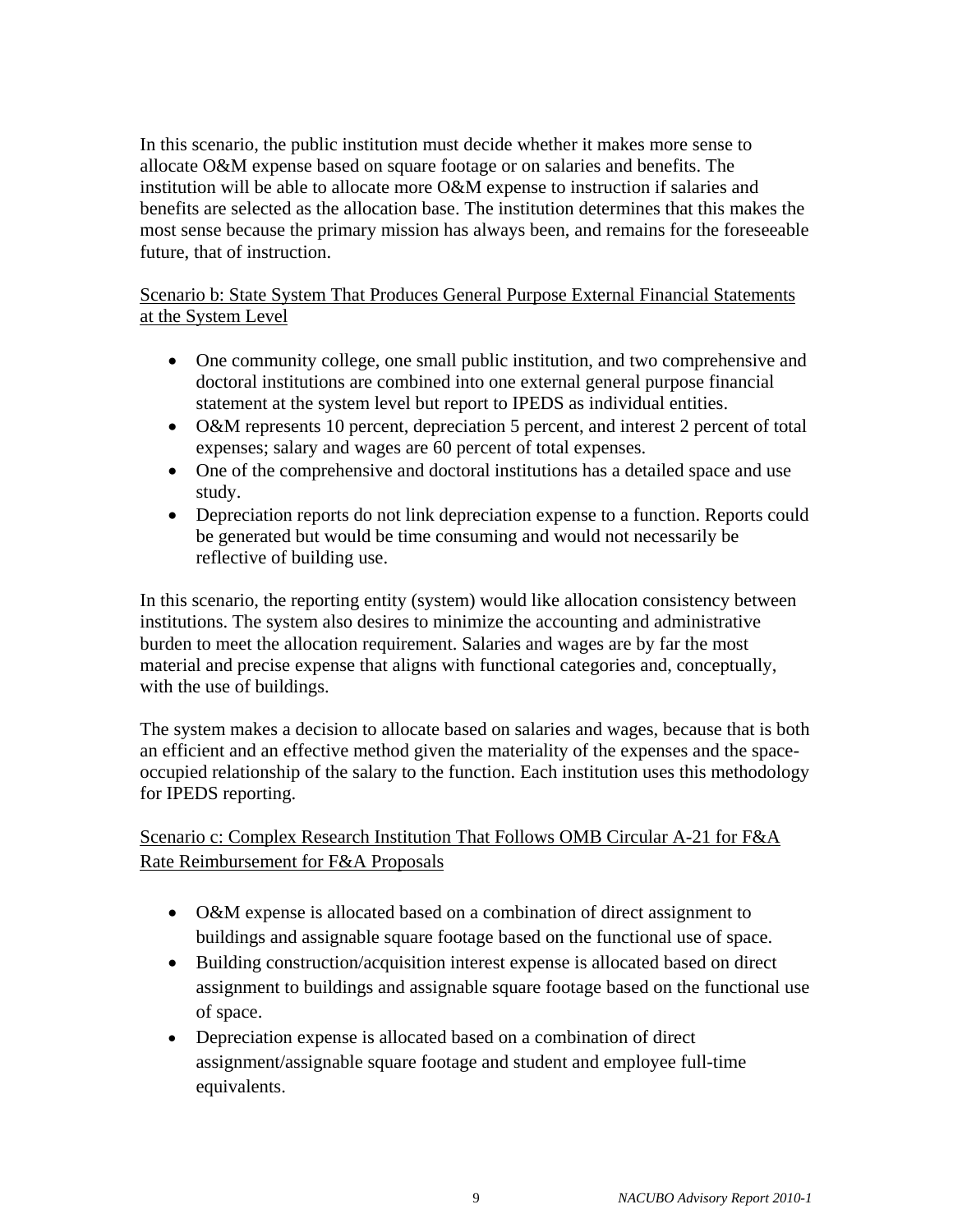In this scenario, the institution will evaluate the pros and cons of using the same type of allocation base for IPEDS as for F&A reporting. Although this may require a bit more up-front work, the institution would like to have allocation consistency for all external financial reporting.

For O&M, the research institution decides to use an allocation to gross assignable square footage based on the functional use of space:

- Pros
	- $\blacksquare$  This type of allocation allows O&M costs to correlate directly with how facilities are used.
	- Space functionalization data are available from F&A studies.
- Cons (for IPEDS)
	- This type of allocation requires the use of data outside the financial reporting process that are not stored in financial accounting systems.
	- **Space functionalization data are not updated on an annual basis and require** extensive scrubbing.

For interest expense, the research institution decides to use a combination of direct assignment/assignable square footage for building interest and allocation based on total expenses for nonbuilding interest:

- Pros
	- Interest expense is readily identifiable to buildings or projects.
	- Interest allocation to buildings and space functionalization data are available from F&A studies.
- Cons (for IPEDS)
	- For building interest, this type of allocation requires the use of data outside the financial reporting process that are not stored in financial accounting systems.
	- Space functionalization data are not updated on an annual basis and require extensive scrubbing.
	- This type of allocation requires a combination of methodologies for building versus nonbuilding interest expense.

For depreciation expense, the research institution will compare the results of the F&A allocation method with allocation based on total expenses and use total expenses if not materially different:

- Pros (for IPEDS)
	- Allocation based on total expenses does not require the use of data outside the financial reporting system.
	- The pro rata method is simpler (and possibly more transparent), not requiring the use of assumptions that might not be readily apparent within IPEDS reporting.
- Cons (for IPEDS)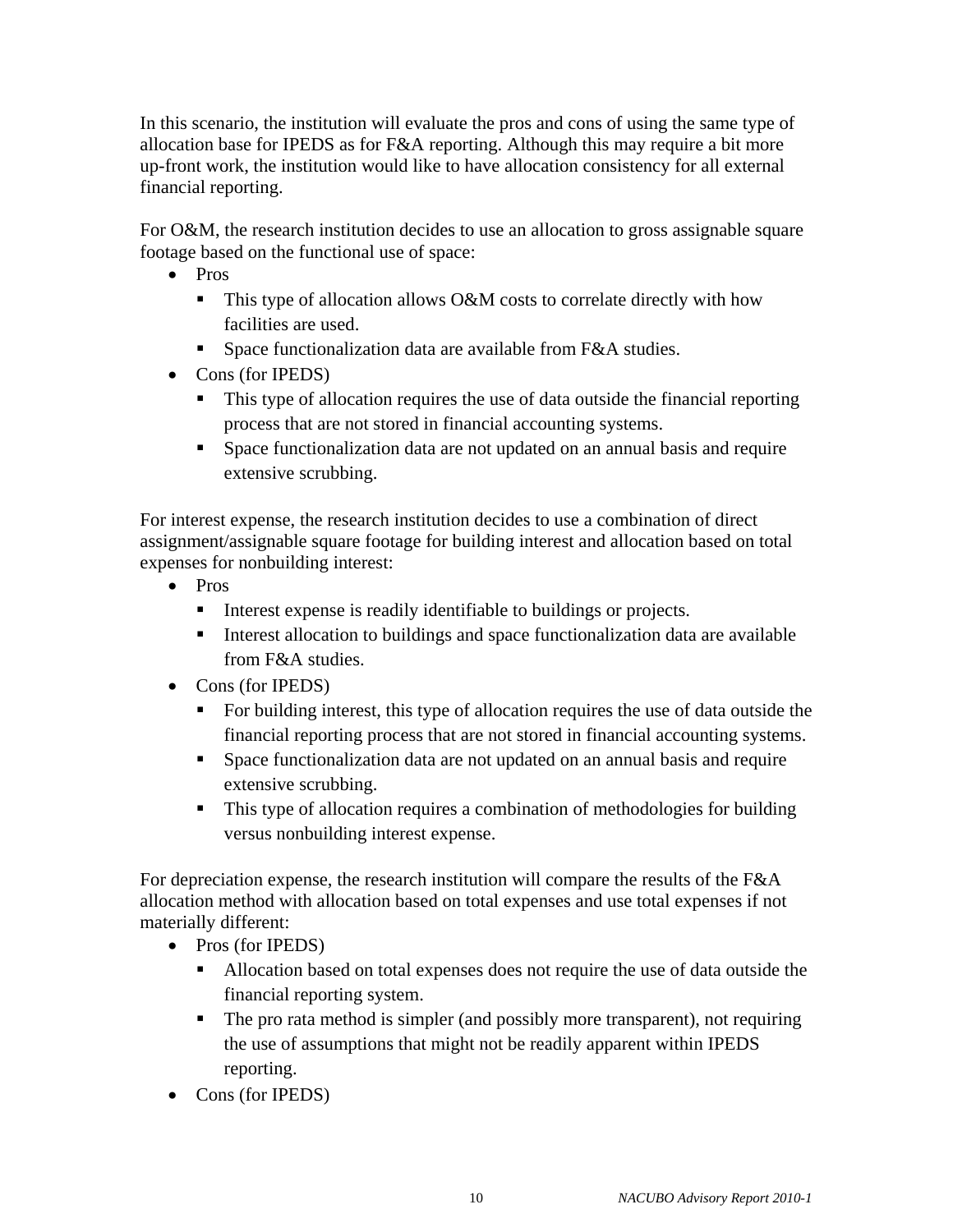This choice requires allocation to be calculated under two methodologies for comparison.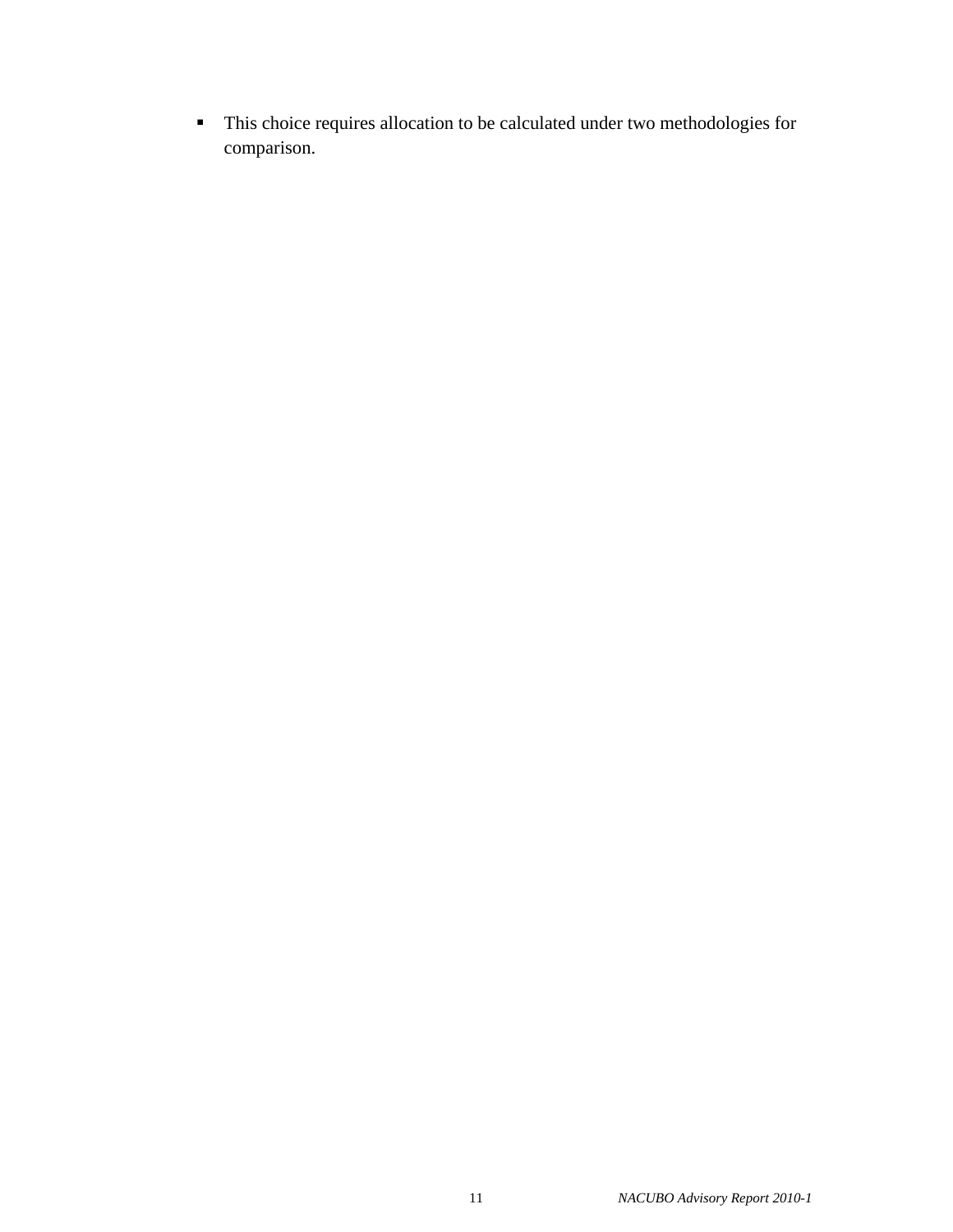# **Appendix A**

## **Sample Footnote Presentation:**

## **Functional Classification of Natural Expenses and Additional Allocations of Plant Operation and Maintenance, Depreciation, and Interest Expenses**

|                                                 | <b>Salaries</b>         | <b>Supplies</b>         | <b>Services</b> | <b>Scholarships</b>       | <b>Utilities</b> | <b>Depreciation</b> | <b>Total</b> |
|-------------------------------------------------|-------------------------|-------------------------|-----------------|---------------------------|------------------|---------------------|--------------|
|                                                 | plus<br><b>Benefits</b> | and<br><b>Materials</b> |                 | and<br><b>Fellowships</b> |                  |                     |              |
| <b>Instruction</b>                              | ABB                     | <b>ACC</b>              | <b>ADD</b>      | <b>AEE</b>                | AFF              |                     | <b>AAA</b>   |
| <b>Research</b>                                 | <b>BCC</b>              | <b>BDD</b>              | <b>BEE</b>      |                           | <b>BFF</b>       |                     | <b>BBB</b>   |
| <b>Public service</b>                           | <b>CDD</b>              | <b>CEE</b>              | <b>CFF</b>      |                           |                  |                     | $\bf{CCC}$   |
| <b>Academic</b>                                 | <b>DEE</b>              | <b>DFF</b>              | <b>DGG</b>      |                           |                  |                     | <b>DDD</b>   |
| support<br><b>Institutional</b><br>support      | <b>EFF</b>              | <b>EGG</b>              | <b>EHH</b>      |                           | EII              |                     | <b>EEE</b>   |
| <b>Student aid</b>                              |                         |                         |                 | <b>FFF</b>                |                  |                     | <b>FFF</b>   |
| <b>Auxiliaries</b>                              | <b>GHH</b>              | <b>GII</b>              | <b>GJJ</b>      | <b>GKK</b>                | <b>GLL</b>       |                     | <b>GGG</b>   |
| <b>Plant</b><br>operation<br>and<br>maintenance | HII                     | <b>HJJ</b>              | <b>HKK</b>      | <b>HLL</b>                |                  |                     | <b>HHH</b>   |
| <b>Depreciation</b>                             |                         |                         |                 |                           |                  | III                 | III          |
|                                                 |                         |                         |                 |                           |                  |                     |              |
| <b>Total</b><br>operating<br>expenses           | <b>ABC</b>              | <b>DEF</b>              | <b>GHI</b>      | <b>JKL</b>                | <b>MNO</b>       | III                 | <b>JJJJ</b>  |
|                                                 |                         |                         |                 |                           |                  |                     |              |
|                                                 |                         |                         |                 |                           |                  |                     |              |
|                                                 |                         |                         |                 |                           |                  |                     |              |
|                                                 |                         |                         |                 |                           |                  |                     |              |

(Note – alphabetical symbols are provided as illustrative placeholders)

|                              |             | <b>Allocations</b> |                   |
|------------------------------|-------------|--------------------|-------------------|
| <b>Instruction</b>           | AAA         | <b>HIK</b>         | <b>AAAA</b>       |
| <b>Research</b>              | <b>BBB</b>  | <b>HIK</b>         | <b>BBBB</b>       |
| <b>Public service</b>        | <b>CCC</b>  | <b>HIK</b>         | <b>CCCC</b>       |
| <b>Academic support</b>      | <b>DDD</b>  | <b>HIK</b>         | <b>DDDD</b>       |
| <b>Institutional support</b> | <b>EEE</b>  | <b>HIK</b>         | <b>EEEE</b>       |
| <b>Student aid</b>           | <b>FFF</b>  | <b>HIK</b>         | <b>FFFF</b>       |
| <b>Auxiliaries</b>           | GGG         | <b>HIK</b>         | <b>GGGG</b>       |
| <b>Plant operation and</b>   | <b>HHH</b>  | (HHH)              |                   |
| maintenance                  |             |                    |                   |
| <b>Depreciation</b>          | Ш           | (III)              |                   |
| <b>Total operating</b>       | <b>JJJJ</b> |                    |                   |
| expenses                     |             |                    |                   |
|                              |             |                    |                   |
| Nonoperating:                | <b>KKK</b>  | (KKK)              |                   |
| <b>Interest expense</b>      |             |                    |                   |
|                              |             |                    |                   |
| <b>Total allocated</b>       |             |                    | <b>ABCDEFGHIK</b> |
| functional expenses          |             |                    |                   |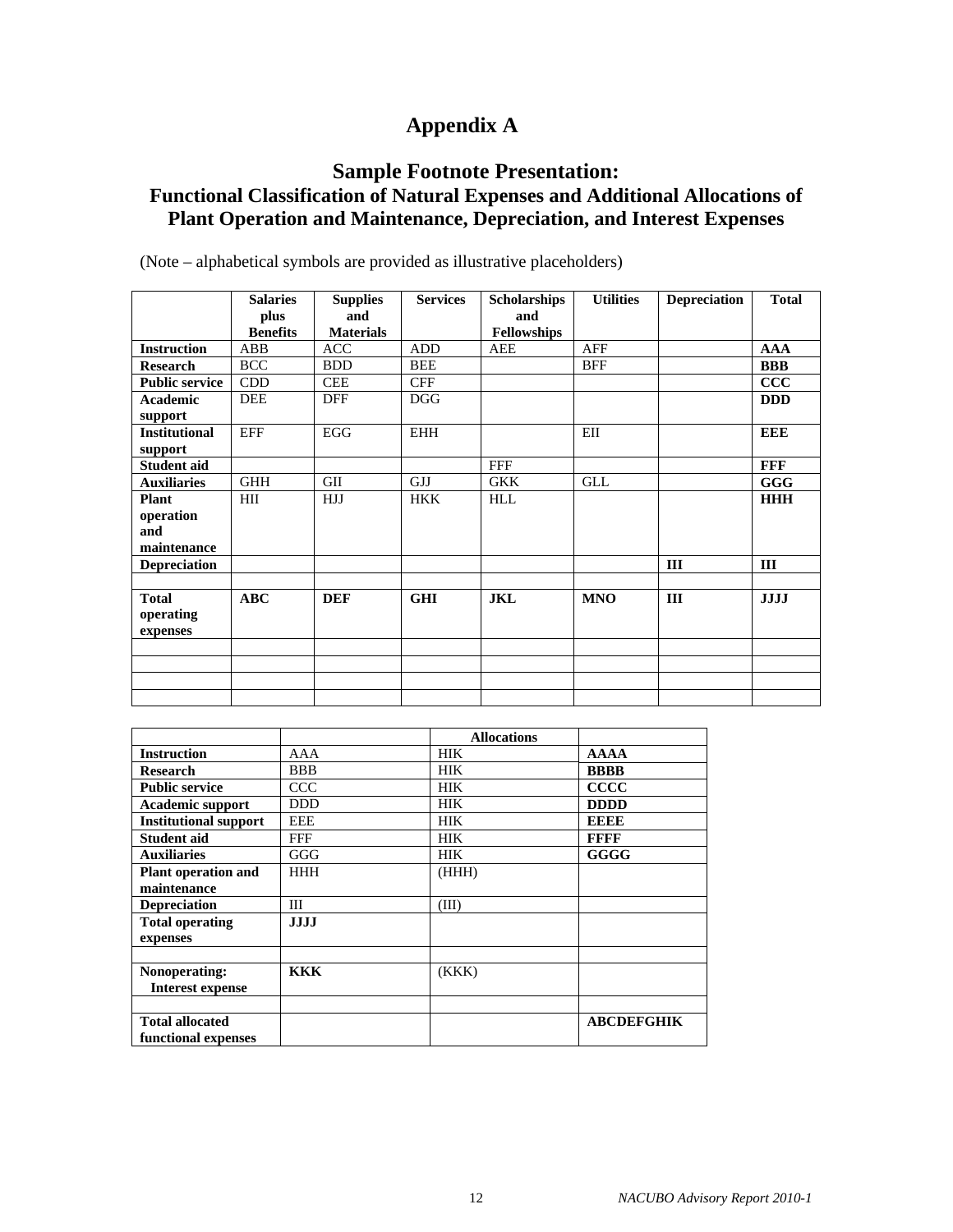# **Appendix B**

## **Expenses by Functional Classification**

For external reporting purposes, public colleges and universities may report expenses by function or by natural classification. The functional classifications listed below have been brought forward from the previous editions of the *Financial Accounting and Reporting Manual* (FARM) and (originally) from the old *College and University Business Administration*, and have been updated by the NACUBO Accounting Principles Council.

Public institutions should report all tuition and fee revenue net of scholarship discounts and allowances, and amounts provided to students as financial aid should be recorded as scholarship allowances (netted against revenues) in amounts up to those owed by the students. Amounts paid to the students in excess of amounts owed (e.g., for living expenses) should be recorded as student financial aid expense. Tuition remission benefits for employees and their dependents should be accounted for as compensation expense since the tuition remission benefit was given in exchange for services rendered by the employee.

## **Classification of Expenses**

When presenting expenses by functional expense categories in their general purpose financial statements, public institutions should use the following functional expense classifications:

- Instruction
- Research
- Public service
- Academic support
- Student services
- Institutional support
- Operation and maintenance of plant
- Scholarships and fellowships
- Depreciation
- Auxiliary enterprises
- Hospitals
- Independent operations

## **Instruction**

The instruction category includes expenses for all activities that are part of an institution's instruction program. Expenses for credit and noncredit courses; academic,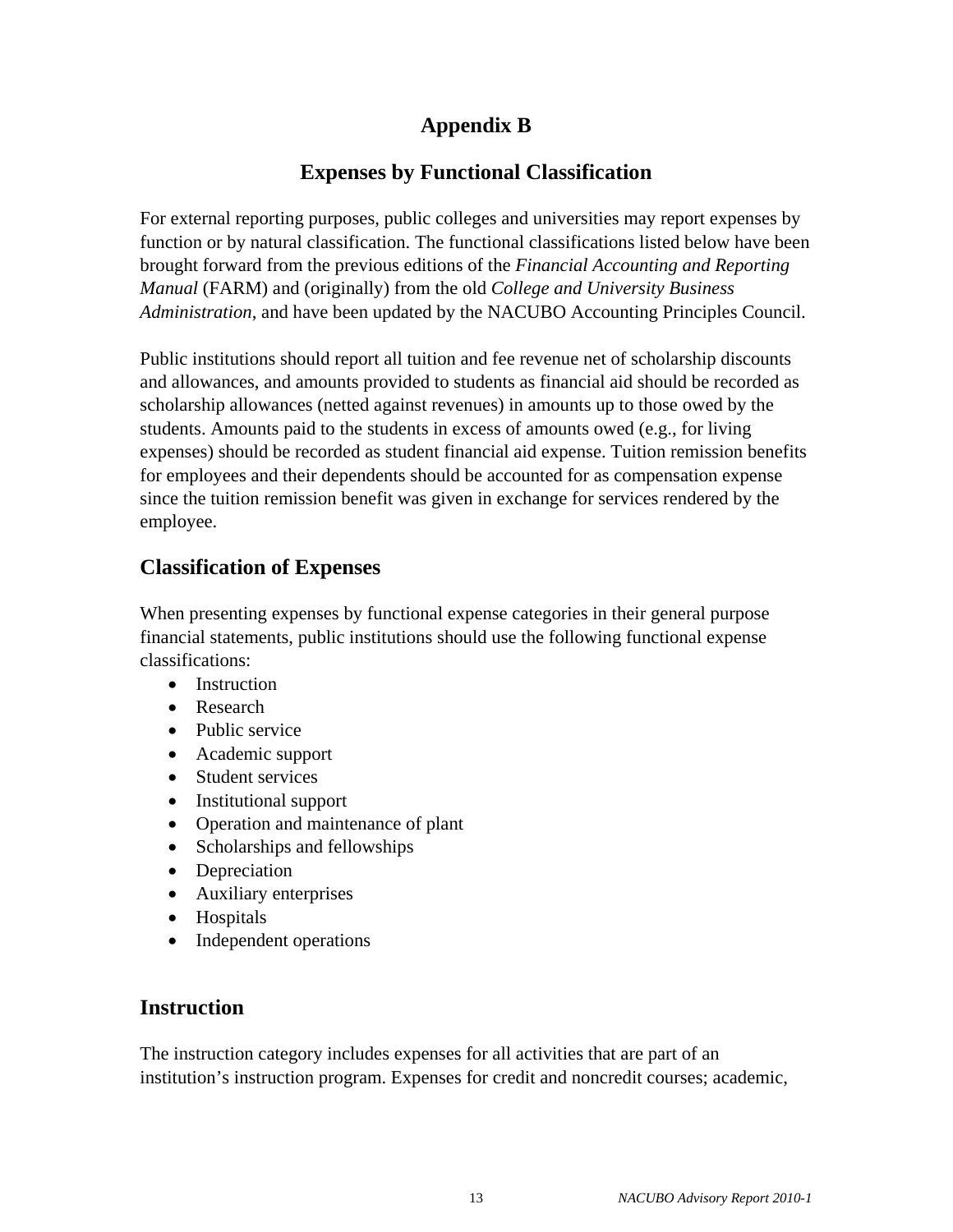vocational, and technical instruction; remedial and tutorial instruction; and regular, special, and extension sessions should be included.

Expenses for departmental research and public service that are not separately budgeted should be included in this classification. This category excludes expenses for those academic personnel whose primary activity is administration—for example, academic deans.

The instruction category includes the following subcategories.

#### **General Academic Instruction**

This subcategory includes expenses for formally organized and/or separately budgeted instructional activities that are associated with academic offerings described by the Integrated Postsecondary Education Data System (IPEDS) instructional program categories identified in the National Center for Education Statistics (NCES) publication *A Classification of Instructional Programs* and offered for credit as part of a formal postsecondary education degree or certificate program. Open university, short courses, and home study activities falling within this classification and offered for credit are included. However, this subcategory does not include instructional offerings that are part of programs leading toward degrees or certificates at levels below the higher education level, such as adult basic education.

#### **Vocational/Technical Instruction**

This subcategory includes expenses for formally organized and/or separately budgeted instructional activities that are associated with activities characterized as vocational/technical instruction in the IPEDS instructional program categories and offered for credit as part of a formal postsecondary education degree or certificate program. Open university, short courses, and home study falling within this classification and offered for credit are included. However, this subcategory does not include instructional offerings that are part of programs leading toward degrees or certificates at levels below the higher education level, such as adult basic education.

## **Community Education**

This subcategory includes expenses for formally organized and/or separately budgeted instructional activities that do not generally result in credit toward any formal postsecondary degree or certificate. It includes noncredit instructional offerings carried out by the institution's extension division as well as noncredit offerings that are part of the adult education or continuing education program. This subcategory also includes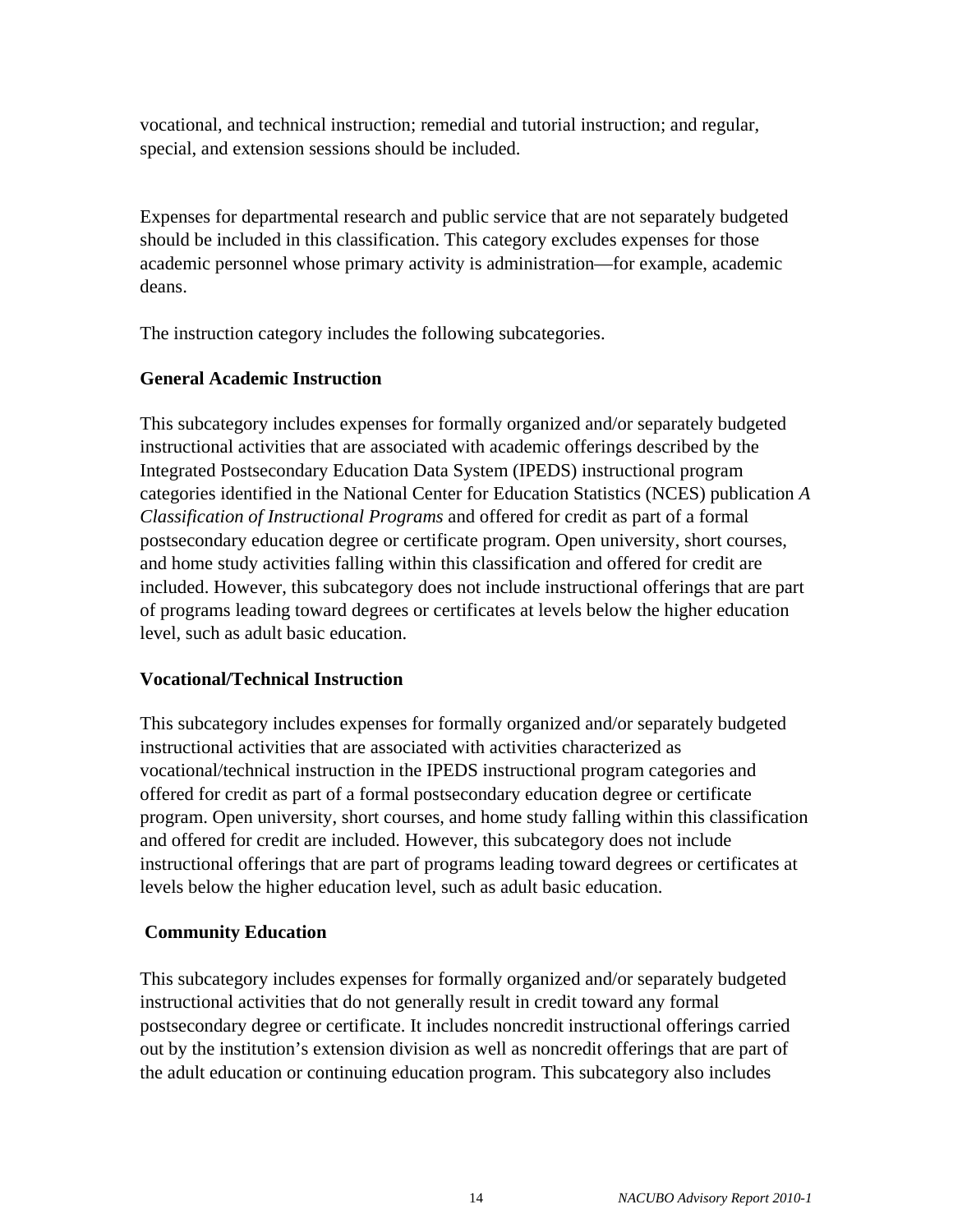expenses for activities associated with programs leading toward a degree or certificate at a level below the higher education level, such as adult basic education.

#### **Preparatory/Remedial Instruction**

This subcategory includes expenses for formally organized and/or separately budgeted instructional activities that give students the basic knowledge and skills required by the institution before they can undertake formal academic course work leading to a postsecondary degree or certificate. Such activities, supplemental to the normal academic program, generally are termed preparatory, remedial, developmental, or special educational services. These instructional offerings may be taken prior to or along with the course work leading to the degree or certificate. They are generally noncredit offerings, although in some cases credit may be provided specifically for required preparatory or remedial skills or knowledge. If students may satisfy preparatory requirements by taking offerings provided primarily for other than remedial or preparatory purposes, those offerings should be classified elsewhere.

#### **Instructional Information Technology**

This subcategory includes expenses for formally organized and/or separately budgeted instructional information technology. If an institution does not separately account for information technology resources, the costs associated with the three primary programs instruction, research, and public service—will be applied to academic support and the remainder to institutional support.

## **Research**

The research category includes all expenses for activities specifically organized to produce research, whether commissioned by an agency external to the institution or separately budgeted by an organizational unit within the institution. Subject to these conditions, the category includes expenses for individual and/or project research as well as that of institutes and research centers. This category does not include all sponsored programs; nor is it necessarily limited to sponsored research, since internally supported research programs, if separately budgeted, might be included in this category under the circumstances described. Expenses for departmental research that are separately budgeted are included in this category. However, the research category does not include expenses for departmental research that are not separately budgeted. Such expenses are included in the instructional category.

The research category includes the following subcategories.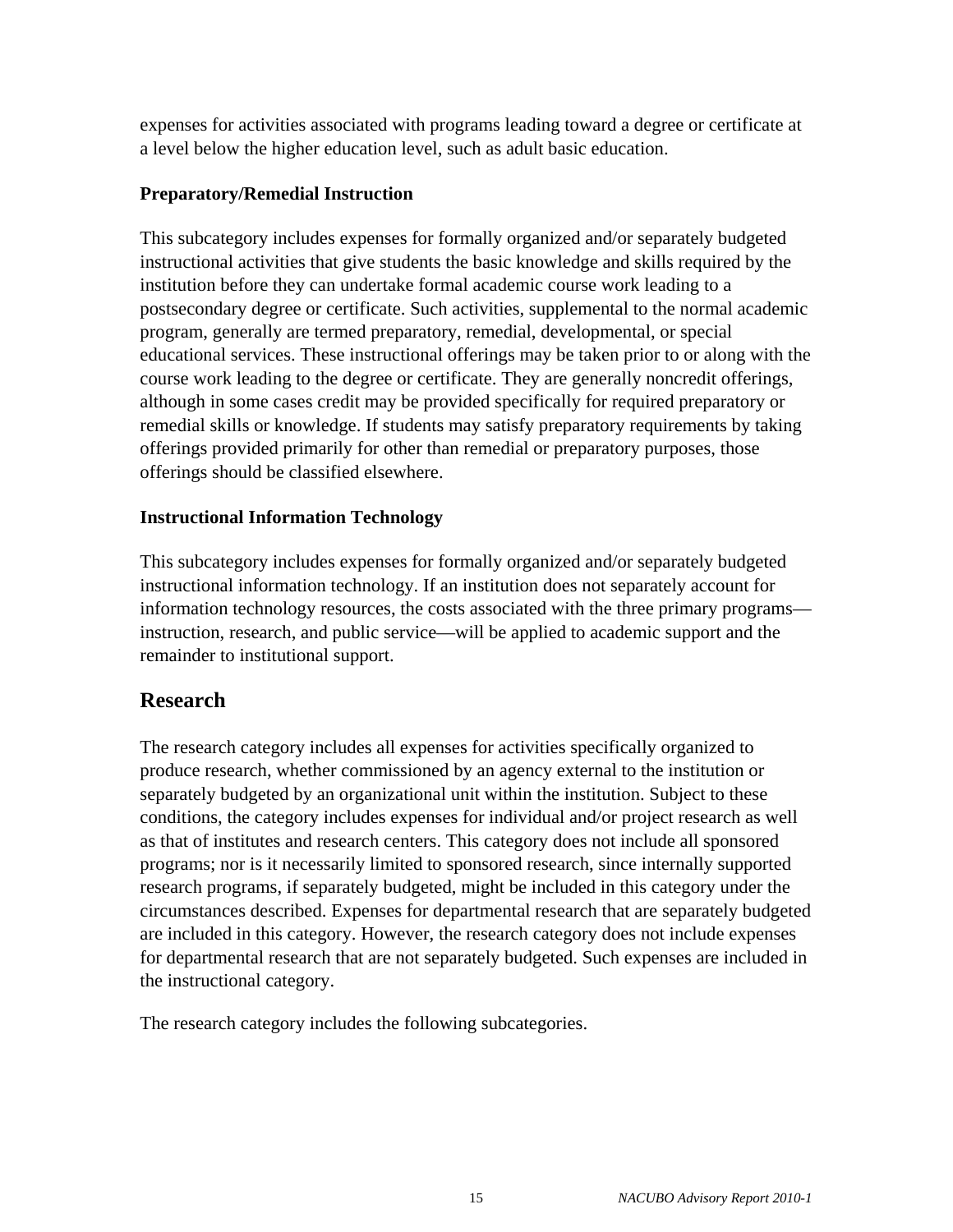#### **Institutes and Research Centers**

This subcategory includes expenses for research activities that are part of a formal research organization created to manage a number of research efforts. Whereas this subcategory includes agricultural experiment stations, it does not include federally funded research and development centers, which, for public institutions, should be classified as independent operations.

#### **Individual and Project Research**

This subcategory includes expenses for research activities that are managed within academic departments. Such activities may have been undertaken as the result of a research contract or grant or through a specific allocation of the institution's general resources.

#### **Research Information Technology**

This subcategory includes expenses for formally organized and/or separately budgeted research information technology. If an institution does not separately account for information technology resources, the costs associated with the three primary programs instruction, research, and public service—will be applied to academic support and the remainder to institutional support.

## **Public Service**

The public service category includes expenses for activities established primarily to provide noninstructional services beneficial to individuals and groups external to the institution. Such activities include community service programs (excluding instructional activities) and cooperative extension services. Included in this category are conferences, institutes, general advisory services, reference bureaus, radio and television, consulting, and similar noninstructional services to particular sectors of the community.

The public service category includes the following subcategories.

#### **Community Service**

This subcategory includes expenses for activities organized and carried out to provide general community services, excluding instructional activities. Community service activities make available to the public various resources and special capabilities that exist within the institution. Examples include conferences and institutes, general advisory services and reference bureaus, consultation, testing services (e.g., soil testing, carbon dating, structural testing), and similar activities. The activities included in this subcategory are generally sponsored and managed outside the context of both the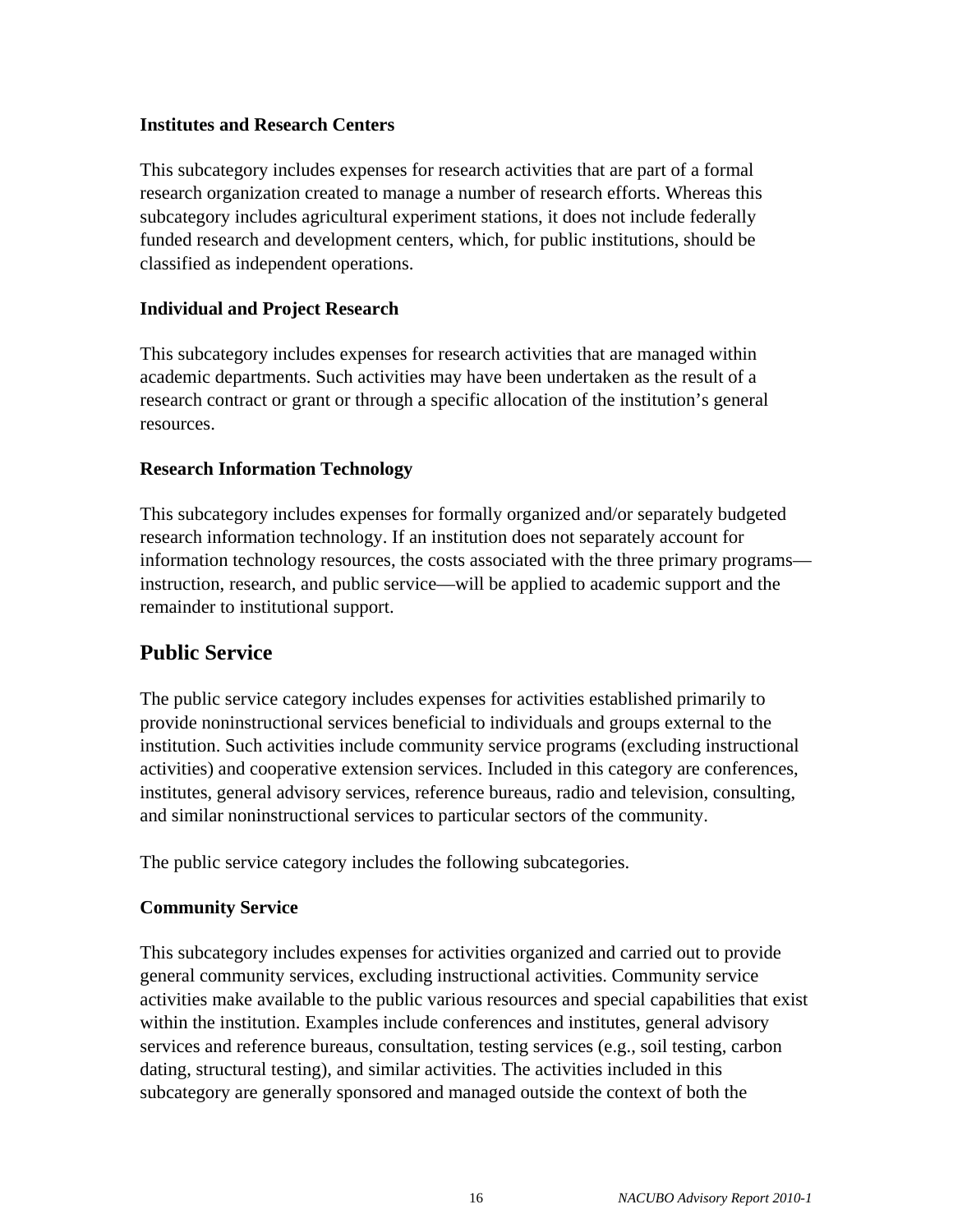agricultural and urban extension programs and the institution's public broadcasting station.

### **Cooperative Extension Service**

This subcategory includes expenses for noninstructional public service activities established as the result of cooperative extension efforts between the institution and outside agencies such as the U.S. Department of Agriculture's extension service and the affiliated state extension services. This subcategory is intended primarily for land grant colleges and universities and includes both agricultural extension and urban extension services. The distinguishing feature of activities in this subcategory is that the institution shares programmatic and fiscal control with the Department of Agriculture's extension service, the related state extension services, and agencies of local government.

### **Public Broadcasting Services**

This subcategory includes expenses for operation and maintenance of broadcasting services operated outside the context of the institution's instruction, research, and academic support programs. Excluded from this subcategory are broadcasting services conducted primarily in support of instruction (classified in the ancillary support subcategory in academic support), broadcasting services operated primarily as a student service activity (classified in the social and cultural development subcategory in student services), and broadcasting services that are independent operations (classified in the independent operations—institutional subcategory in independent operations).

#### **Public Service Information Technology**

This subcategory includes expenses for formally organized and/or separately budgeted public service information technology. If an institution does not separately account for information technology resources, the costs associated with the three primary programs instruction, research, and public service—will be applied to academic support and the remainder to institutional support.

# **Academic Support**

The academic support category includes expenses incurred to provide support services for the institution's primary missions: instruction, research, and public service. It includes the following activities:

- The retention, preservation, and display of educational materials, such as libraries, museums, and galleries
- The provision of services that directly assist the academic functions of the institution, such as demonstration schools associated with a department, school, or college of education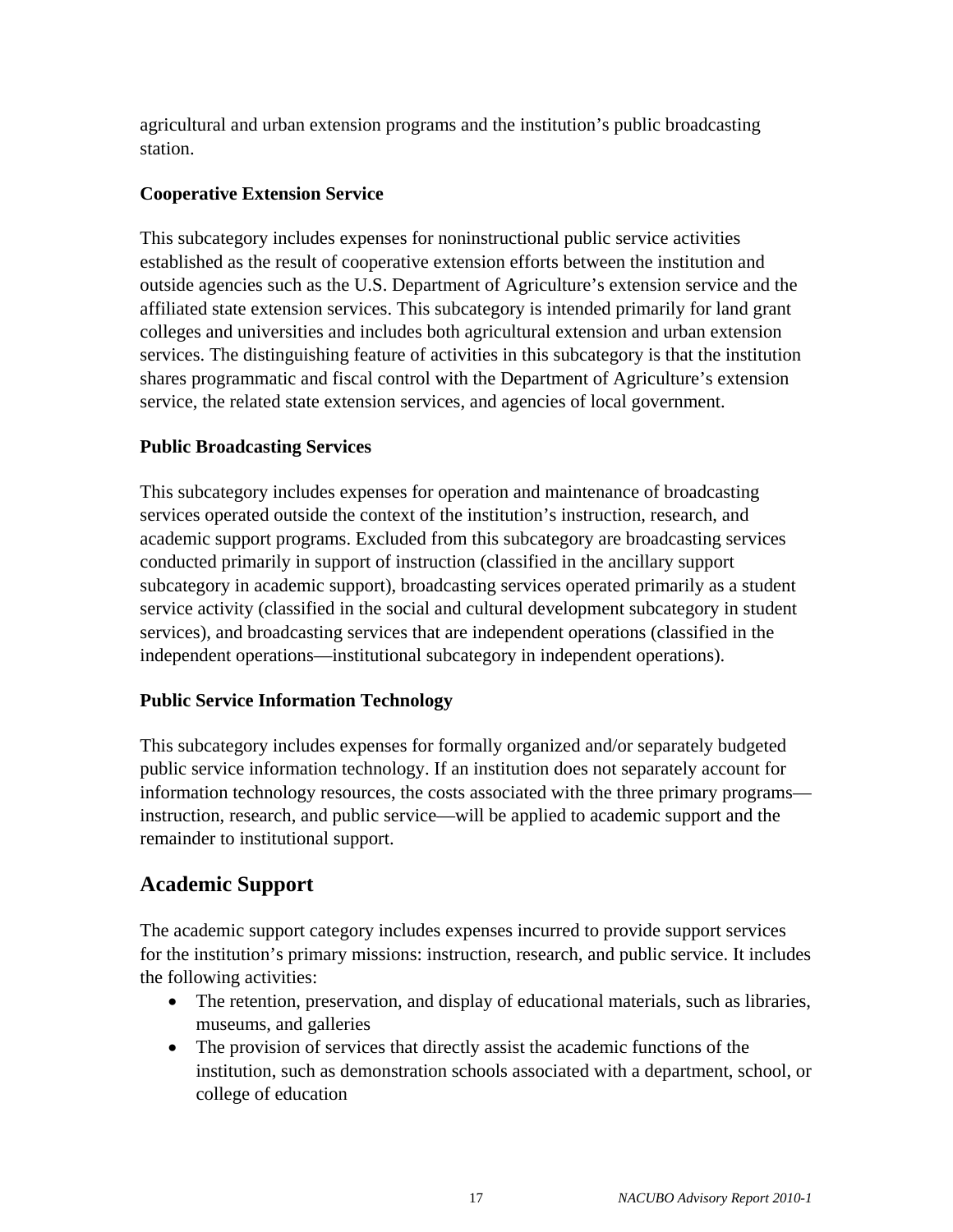- Media such as audiovisual services and information technology
- Academic administration (including academic deans but not department chairpersons) and personnel providing administrative support and management direction to the primary missions
- Separately budgeted support for course and curriculum development

For institutions that currently charge some of the expenses—for example, computing support—directly to the various operating units of the institution, this category does not reflect such expenses.

This category includes the following subcategories.

### **Libraries**

This subcategory includes expenses for organized activities that directly support the operation of a cataloged or otherwise classified collection.

### **Museums and Galleries**

This subcategory includes expenses for organized activities that provide for the collection, preservation, and exhibition of historical materials, art objects, scientific displays, and so on. Libraries are excluded.

## **Educational Media Services**

This subcategory includes expenses for organized activities providing audiovisual and other services that aid in the transmission of information in support of the institution's instruction, research, and public service programs.

## **Academic Support Information Technology**

This subcategory includes expenses for formally organized and/or separately budgeted academic support information technology. If an institution does not separately account for information technology resources, the costs associated with the three primary programs—instruction, research, and public service—will be applied to this category and the remainder to institutional support.

## **Ancillary Support**

This subcategory includes expenses for organized activities that provide support services to the three primary programs of instruction, research, and public service but are not appropriately classified in the previous subcategories. Ancillary support activities usually provide a mechanism through which students can gain practical experience. An example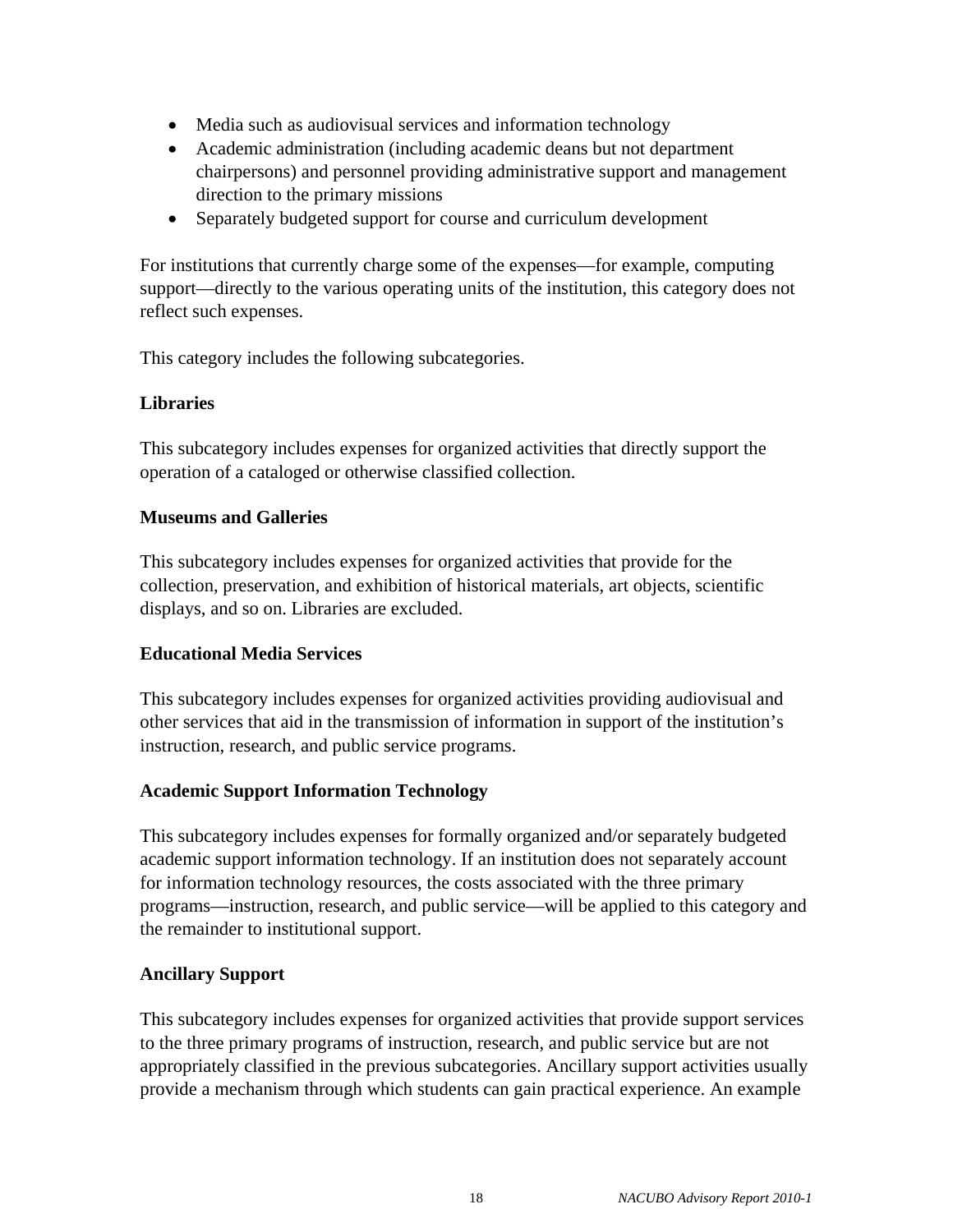of ancillary support is a demonstration school associated with a school of education. The expenses of teaching hospitals are excluded.

#### **Academic Administration**

This subcategory includes expenses for activities specifically designed and carried out to provide administrative and management support to the academic programs. This subcategory is intended to separately identify expenses for activities formally organized and/or separately budgeted for academic administration. It includes the expenses of academic deans (including deans of research, deans of graduate schools, and college deans), but it does not include the expenses of department chairpersons (which are included in the appropriate primary function categories). The subcategory also includes expenses for formally organized and/or separately budgeted academic advising. Expenses associated with the office of the chief academic officer of the institution are not included in this subcategory, but should be classified as institutional support due to the institutionwide nature of that person's responsibilities.

#### **Academic Personnel Development**

This subcategory includes expenses for activities that provide the faculty with opportunities for personal and professional growth and development to the extent that such activities are formally organized and/or separately budgeted. This subcategory also includes formally organized and/or separately budgeted activities that evaluate and reward professional performance of the faculty. Included in this subcategory are sabbaticals, faculty awards, and organized faculty development programs.

#### **Course and Curriculum Development**

This subcategory includes expenses for activities established either to significantly improve or to add to the institution's instructional offerings, but only to the extent that such activities are formally organized and/or separately budgeted.

## **Student Services**

The student services category includes expenses incurred for offices of admissions and the registrar and activities with the primary purpose of contributing to students' emotional and physical well-being and intellectual, cultural, and social development outside the context of the formal instruction program. It includes expenses for student activities, cultural events, student newspapers, intramural athletics, student organizations, intercollegiate athletics (if the program is not operated as an auxiliary enterprise), counseling and career guidance (excluding informal academic counseling by the faculty), student aid administration, and student health service (if not operated as an auxiliary enterprise).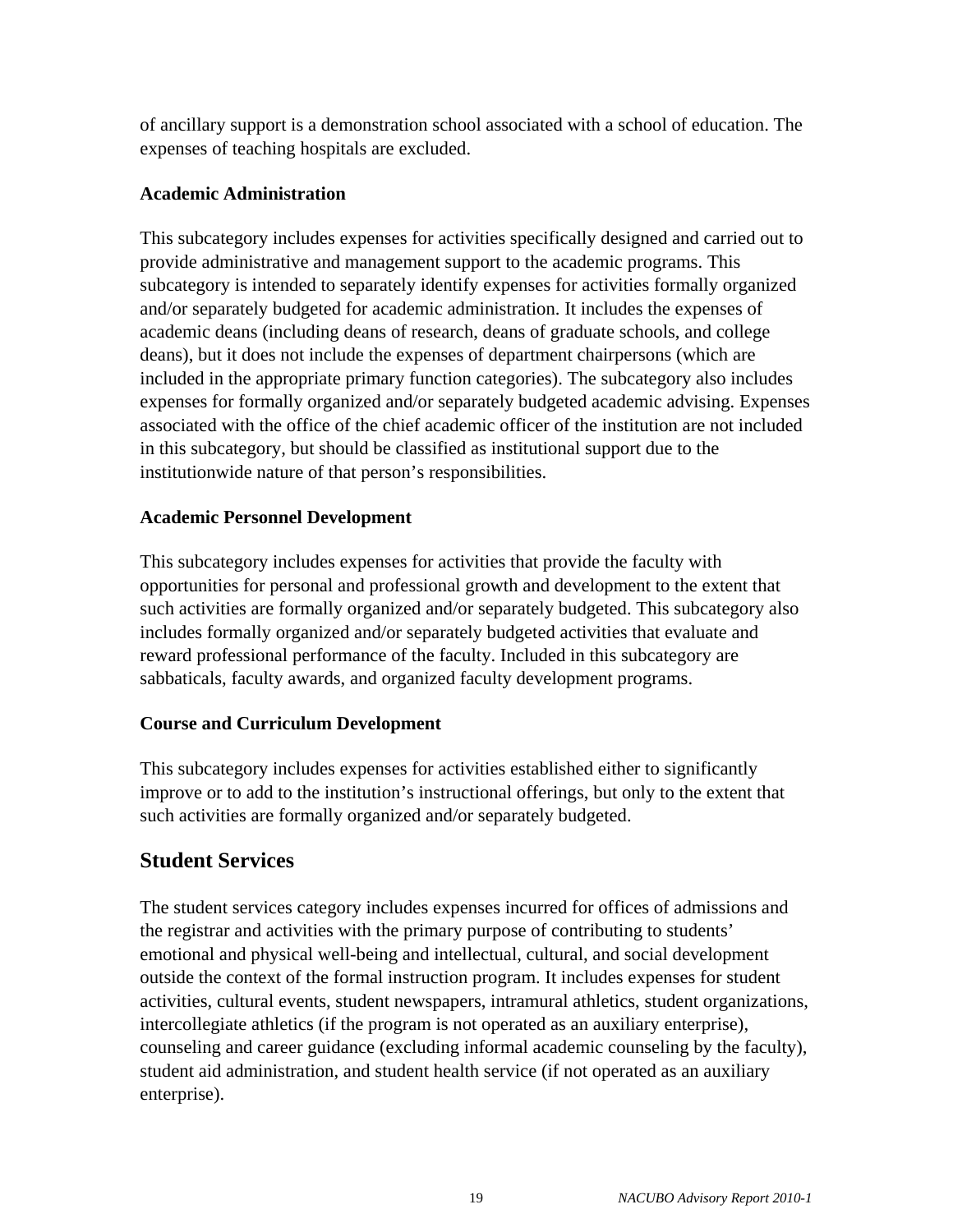The student services category includes the following subcategories.

#### **Student Services Administration**

This subcategory includes expenses for organized administrative activities that provide assistance and support (excluding academic support) to the needs and interests of students. This subcategory includes only administrative activities that support more than one subcategory of student activities and/or that provide central administrative services related to the various student service activities. In particular, this subcategory includes services provided for particular types of students (e.g., minority students, veterans, and disabled students). Some institutions consolidate various activities in a unit titled enrollment management. Expenses for that unit would be included in this subcategory. Excluded from this subcategory are activities of the institution's chief administrative officer for student affairs, whose activities are institutionwide and therefore should be classified as institutional support.

#### **Social and Cultural Development**

This subcategory includes expenses for organized activities that provide for students' social and cultural development outside the formal academic program. This subcategory includes cultural events, student newspapers, intramural athletics, student organizations, and so forth. Expenses for an intercollegiate athletics program are included in this subcategory if the program is not operated as an auxiliary enterprise (in which case all the related expenses would be reported as auxiliary enterprises).

#### **Counseling and Career Guidance**

This subcategory includes expenses for formally organized placement, career guidance, and personal counseling services for students. This subcategory includes vocational testing and counseling services and activities of the placement office. Excluded from this subcategory are formal academic counseling activities (academic support) and informal academic counseling services provided by the faculty in relation to course assignments (instruction).

#### **Financial Aid Administration**

This subcategory includes expenses for activities that provide financial aid services and assistance to students. This subcategory does not include outright grants to students, which should be classified as revenue reductions, agency transactions, or expenses.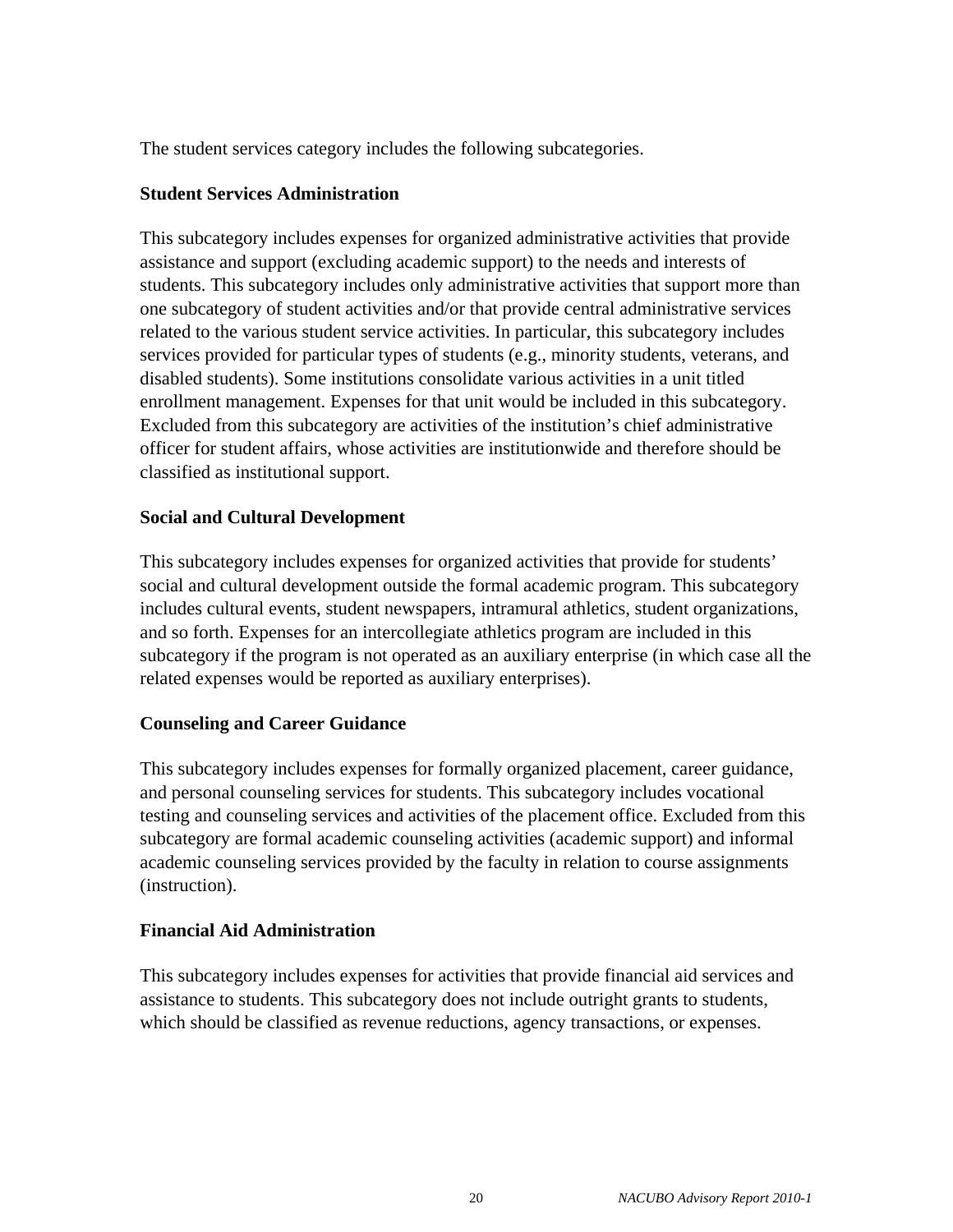#### **Student Admissions**

This subcategory includes expenses for activities related to the identification of prospective students, the promotion of attendance at the institution, and the processing of applications for admission.

#### **Student Records**

This subcategory includes expenses for activities to maintain, handle, and update records for currently and previously enrolled students.

#### **Student Health Services**

This subcategory includes expenses for organized student health services that are not selfsupporting; health services that are self-supporting are reported as auxiliary enterprises.

#### **Student Services Information Technology**

This subcategory includes expenses for formally organized and/or separately budgeted student services information technology. If an institution does not separately account for information technology resources, the costs associated with the three primary programs instruction, research, and public service—will be applied to academic support and the remainder to institutional support.

## **Institutional Support**

The institutional support category includes expenses for central, executive-level activities concerned with management and long-range planning for the entire institution, such as the governing board, planning and programming operations, and legal services; fiscal operations, including the investment office; administrative information technology (when not accounted for in other categories); space management; employee personnel and records; logistical activities that provide procurement, storerooms, and printing; transportation services to the institution; support services to faculty and staff that are not operated as auxiliary enterprises; and activities concerned with community and alumni relations, including development and fund raising.

Appropriate allocations of institutional support should be made to auxiliary enterprises, hospitals, and any other activities not directly related to the primary programs instruction, research, or public service—or their related support categories.

This category includes the following subcategories.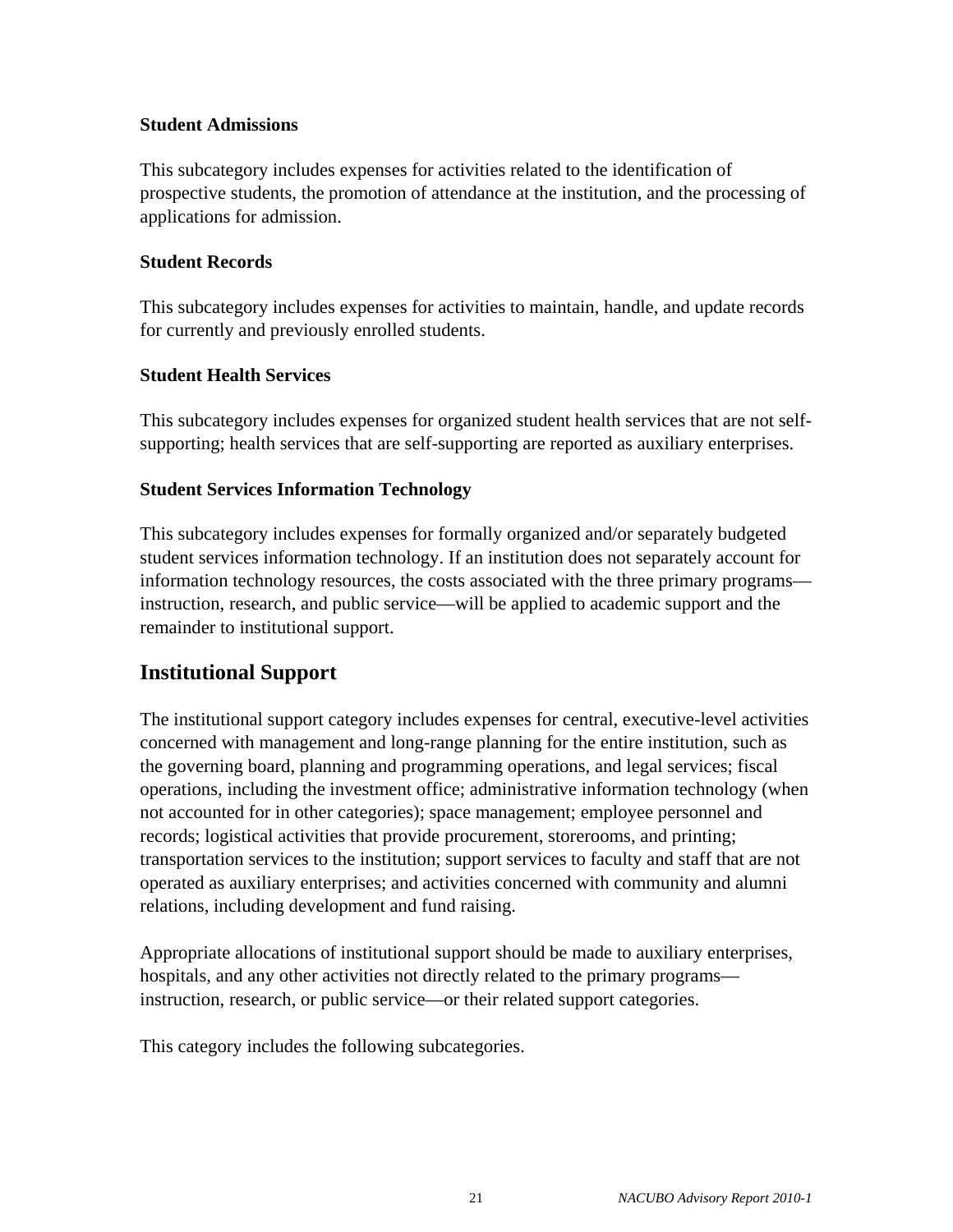#### **Executive Management**

This subcategory includes expenses for all central, executive-level activities concerned with management and long-range planning for the entire institution (as distinct from planning and management for any one program within the institution). All officers with institutionwide responsibilities are included, such as the president, chief academic officer, chief business officer, chief student affairs officer, chief research officer, chief enrollment management officer, and chief advancement officer. This subcategory includes such operations as executive direction (e.g., governing board), planning and programming operations, and legal, risk, compliance, and internal audit operations.

### **Fiscal Operations**

This subcategory includes expenses for operations related to fiscal control and investments. It includes the accounting office, bursar's office, and external audits. Interest expense on working capital loans is recorded with other interest expense and is not recorded as institutional support. In addition, bad debt expense arising from student loans is recorded in this subcategory. However, bad debts arising from student and other account receivables are recorded as a reduction of the specific revenue source (e.g., tuition, auxiliary fees) rather than as an expense.

#### **General Administration**

This subcategory includes expenses for activities related to general administrative operations and services (with the exception of fiscal operations and administrative information technology). Included in this subcategory are personnel administration, space management, purchasing and maintenance of supplies and materials, campuswide communications and transportation services, general stores, and printing shops.

## **Administrative Information Technology**

This subcategory includes expenses for formally organized and/or separately budgeted administrative information technology. If an institution does not separately account for information technology resources, the costs associated with the three primary programs instruction, research, and public service—will be applied to academic support and the remainder to this category.

## **Public Relations/Development**

This subcategory includes expenses for activities to maintain relations with the community, alumni, or other constituents and to conduct activities related to institutionwide development and fund raising. If institutions conduct fund-raising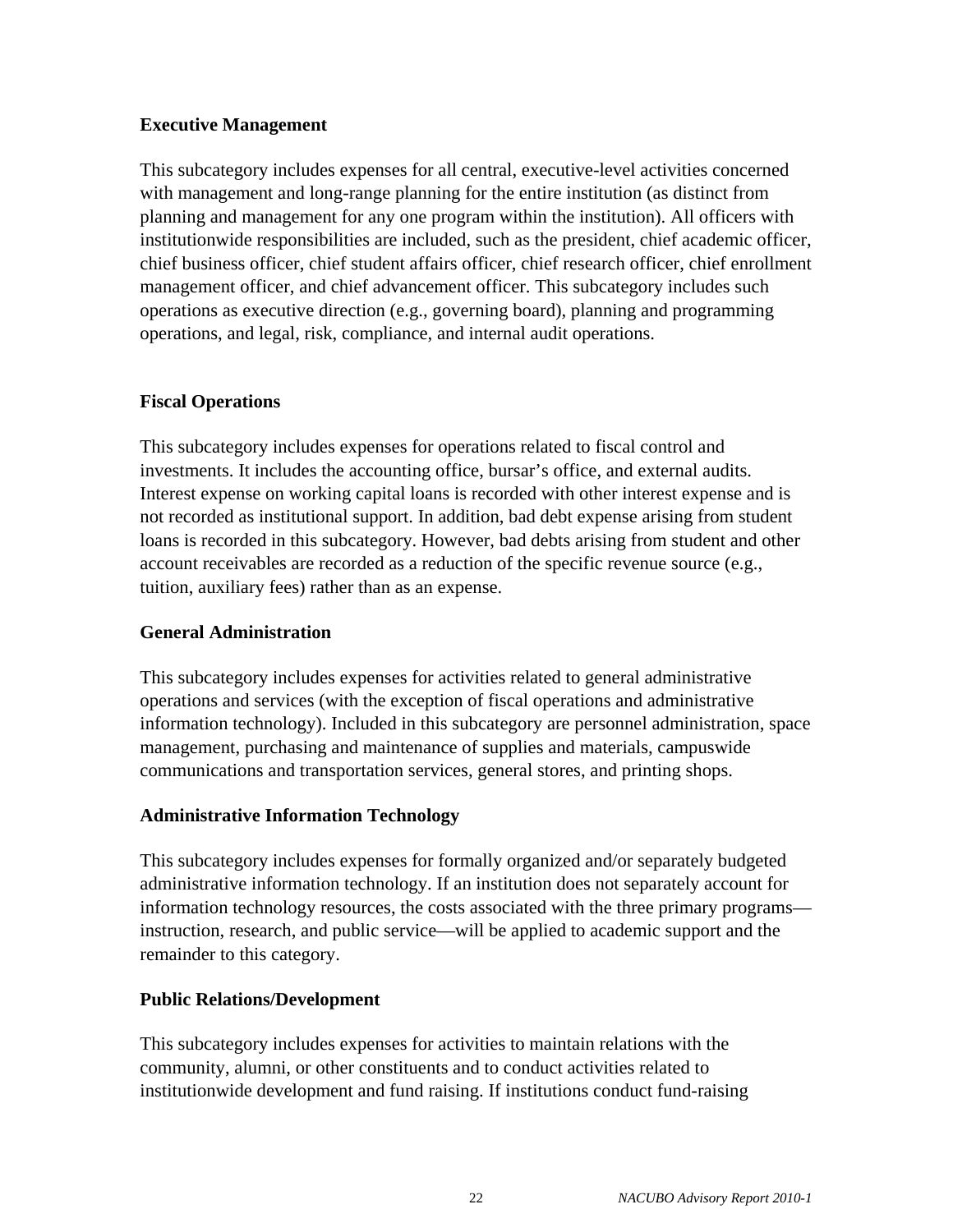activities in conjunction with instructional or other program or supporting activities, Statement of Position 98-2, *Accounting for Costs of Activities of Not-for-Profit Organizations and State and Local Governmental Entities That Include Fund Raising, is* used to determine whether the expenses can be allocated. This SOP requires that if certain criteria—purpose, audience, and content—are met, the costs of the activity should be allocated between fund raising and the appropriate program or institutional support. If all of the criteria are not met, the entire amount is classified as fund-raising costs.

## **Operations and Maintenance of Plant**

The operation and maintenance of plant category includes all expenses for the administration, supervision, operation, maintenance, preservation, and protection of the institution's physical plant. They include expenses normally incurred for such items as janitorial and utility services; repairs and ordinary or normal alterations of buildings, furniture, and equipment; care of grounds; maintenance and operation of buildings and other plant facilities; security; earthquake and disaster preparedness; safety; hazardous waste disposal; property, liability, and all other insurance relating to property; space and capital leasing; facility planning and management; and central receiving. This category does not include interest expense on capital-related debt.

This category may be allocated to the other functional categories based on an acceptable allocation methodology such as square footage of buildings.

This category includes the following subcategories.

## **Physical Plant Administration**

This subcategory includes expenses for administrative activities that directly support physical plant operations. Activities related to the development of plans for plant expansion or modification, as well as plans for new construction, should be included in this subcategory. Also included are property, liability, and all other insurance relating to property.

## **Building Maintenance**

This subcategory includes expenses for activities related to routine repair and maintenance of buildings and other structures, including normally recurring repairs and preventive maintenance.

## **Custodial Services**

This subcategory includes expenses related to custodial services in buildings.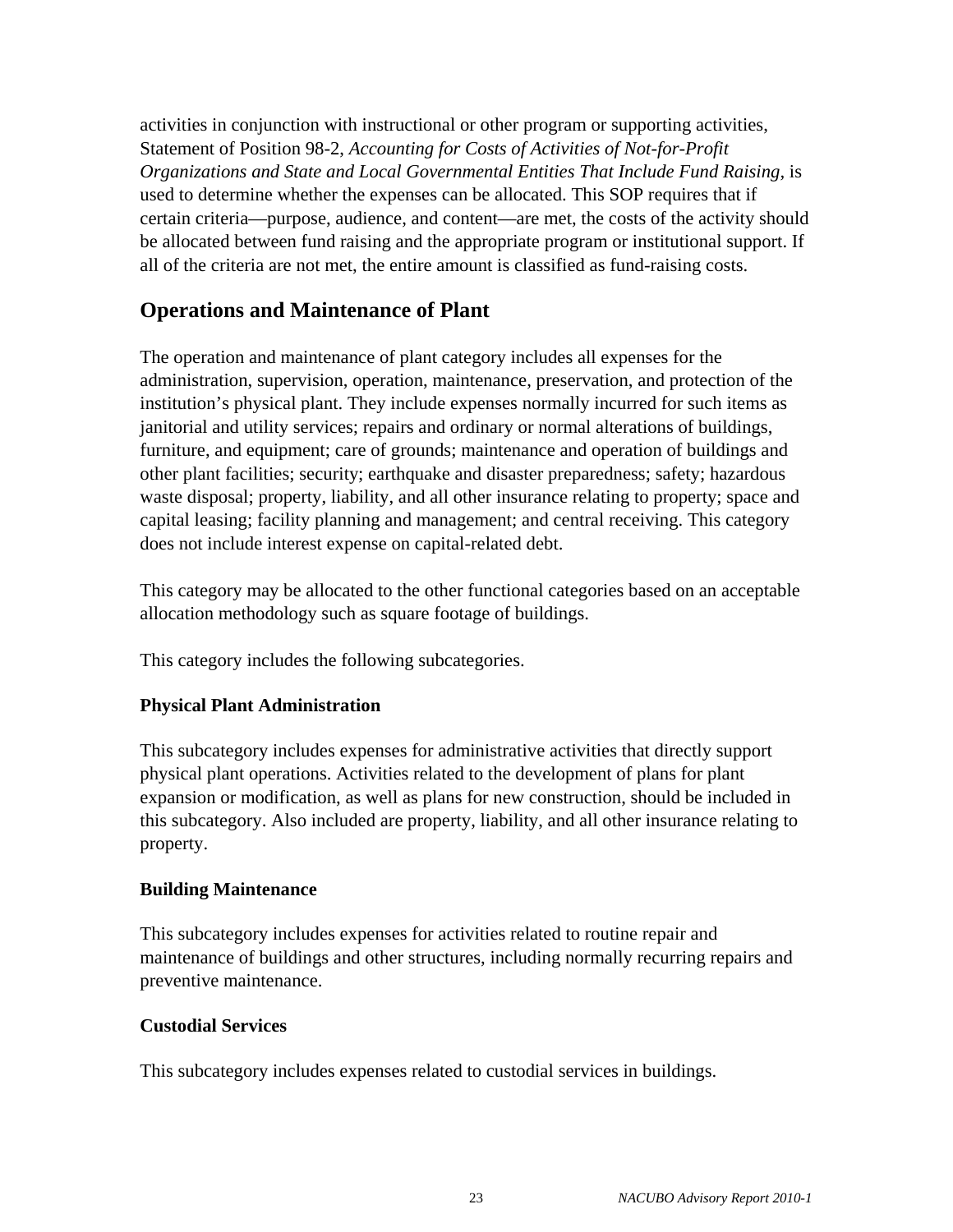### **Utilities**

This subcategory includes expenses related to heating, cooling, light and power, gas, water, and any other utilities necessary for operation of the physical plant.

#### **Landscape and Grounds Maintenance**

This subcategory includes expenses related to the operation and maintenance of landscape and grounds.

#### **Major Repairs and Renovations**

This subcategory includes expenses related to major noncapital repairs, maintenance, and renovations. Minor repairs should be classified as building maintenance. The institution should establish criteria to distinguish between major repairs and minor repairs. Costs that will be capitalized in accordance with the institution's capitalization policy are excluded.

#### **Security and Safety**

This subcategory includes expenses related to security; earthquake and disaster preparedness; safety, including environmental safety; and hazardous waste disposal.

#### **Logistical Services**

This subcategory includes expenses related to logistical services such as central receiving as well as space and capital leasing.

#### **Operations and Maintenance Information Technology**

This subcategory includes expenses for formally organized and/or separately budgeted operation and maintenance information technology. If an institution does not separately account for information technology resources, the costs associated with the three primary programs—instruction, research, and public service—will be applied to academic support and the remainder to institutional support.

## **Scholarships and Fellowships**

Generally, public institutions report tuition discounts and allowances and scholarships as reductions of tuition and fees revenues, as discussed in the "Tuition and Fee Revenue" section of FARM. Institutional resources provided in excess of amounts owed by the students, and refunded to students, should be recorded as expenses. NACUBO Advisory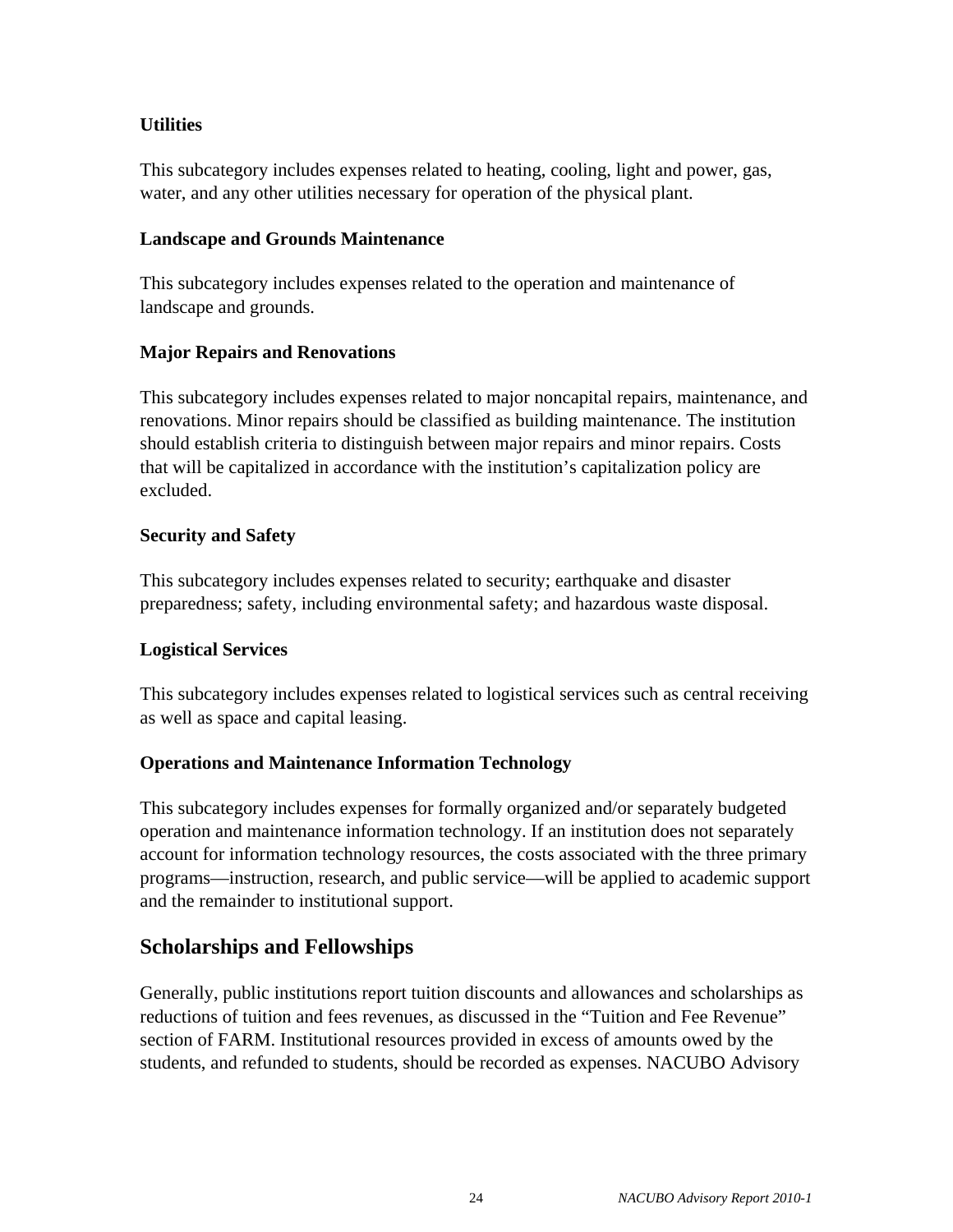Report 2000-5 sets forth and illustrates the appropriate accounting and reporting of various types of tuition discounts and scholarships.

The scholarships and fellowships category includes expenses for scholarships and fellowships—from restricted or unrestricted funds—in the form of grants to students, resulting from selection by the institution or from an entitlement program. The category also includes trainee stipends, prizes, and awards. Trainee stipends awarded to persons who are not enrolled in formal course work should be charged to instruction, research, or public service. Recipients of grants are not required to perform service to the institution as consideration for the grant; nor are they expected to repay the amount of the grant to the funding source. When services are required in exchange for financial assistance, as in the Federal Work-Study Program, charges should be classified as expenses of the department or organizational unit to which the service is rendered. Aid to students in the form of tuition or fee remissions also should be included in this category. However, remission of tuition or fees granted because of faculty or staff status, or family relationship of students to faculty or staff, should be recorded as staff benefits expenses in the appropriate functional expense category.

This category includes the following subcategories.

### **Scholarships**

This subcategory includes grants-in-aid, trainee stipends, tuition and fees waivers, and prizes to undergraduate students.

## **Fellowships**

This subcategory includes grants-in-aid and trainee stipends to graduate students. It does not include funds for which services to the institution must be rendered, such as payments for teaching.

# **Depreciation**

Depreciation expense should be calculated in accordance with the institution's capitalization and depreciation policies. Depreciation expense is considered both a functional and natural expense category. In addition, when functional expenses are reported in the SRECNA, depreciation expense can be allocated to other functions, such as instruction, research, and student services, or allocated only to plant operation and maintenance expenses, or reported separately. When depreciation expense is reported as a functional expense, depreciation for all activities (educational and general, auxiliary enterprises, and hospitals) may be combined and reported as one amount in the SRECNA. Alternatively, it may be segregated between activities if the SRECNA has separate columns or other means to delineate expenses between such activities.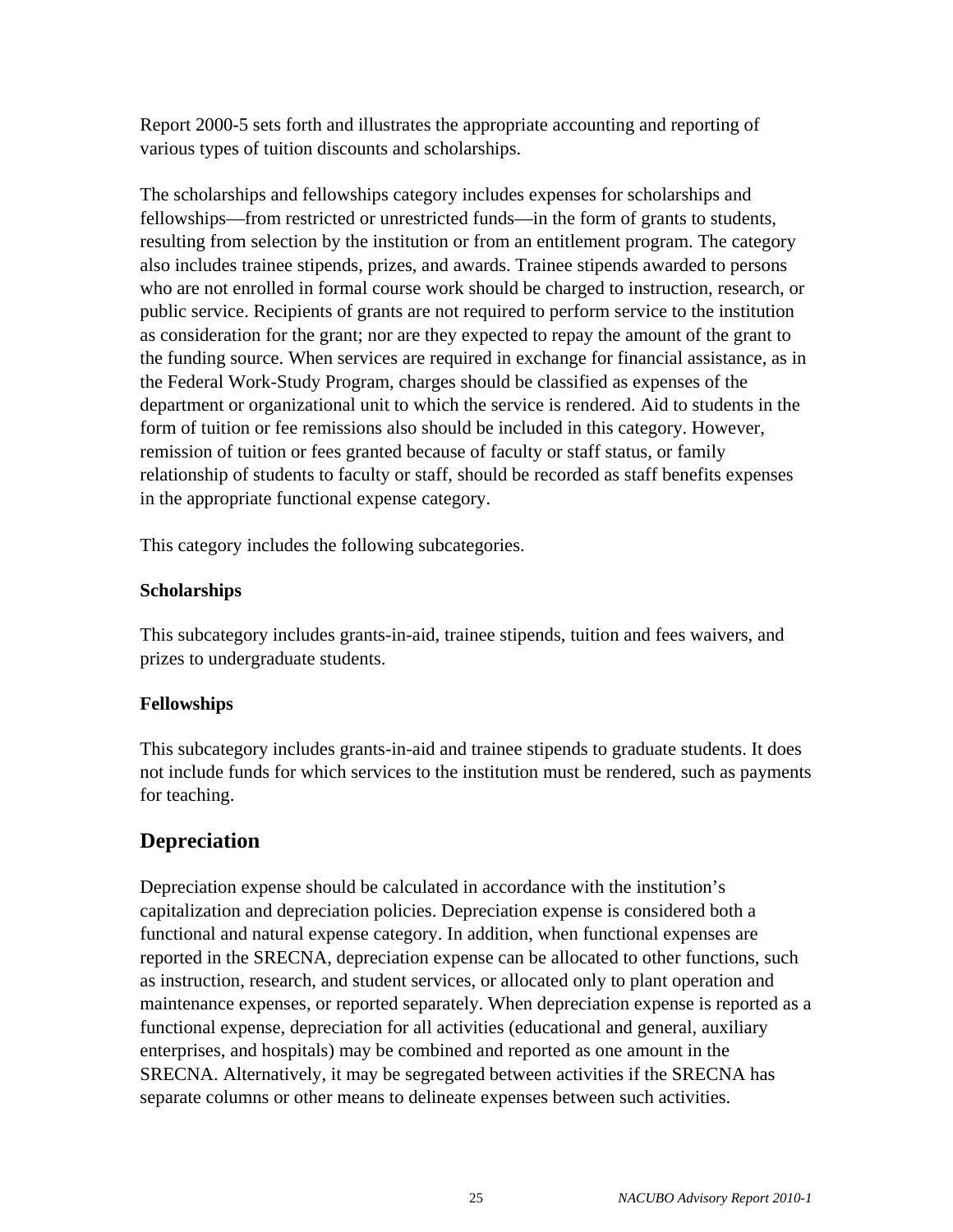The allocation methodology may be either a simple or complex one such as a multiple allocation approach. Generally, depreciation expense for buildings may be allocated based on the usage of the buildings. This is accomplished by a periodic inventory of the usage of the space in each building. Depreciation expense on equipment may be allocated to other functions based upon the location of the equipment and the use of that space. This is also accomplished through a periodic inventory of the equipment.

# **Auxiliary Enterprises, Auxiliary Enterprises—Other, and Other Self-Supporting Enterprises**

An auxiliary enterprise exists to furnish goods or services to students, faculty, staff, other institutional departments, or incidentally to the general public, and charges a fee directly related to, although not necessarily equal to, the cost of the goods or services. The distinguishing characteristic of an auxiliary enterprise is that it is managed to operate as a self-supporting activity. Over time, the revenues will equal or exceed the expenses, although in any individual year there may be a deficit or a surplus. Examples are residence halls, food services, intercollegiate athletics (only if essentially selfsupporting), college stores, faculty clubs, parking, and faculty housing. Student health services, when operated as an auxiliary enterprise, also are included. Hospitals, although they may serve students, faculty, or staff, are classified separately because of their financial significance.

The auxiliary enterprise category includes all expenses relating to the operation of auxiliary enterprises, including expenses for operation and maintenance of plant, depreciation (if allocated to functional expense categories), and administration. Also included are other direct and indirect costs, whether charged directly as expenses or allocated as a proportionate share of costs of other departments or units. To ensure that data regarding individual auxiliary enterprises are complete and adequate for management decisions, cost data should be prepared using full costing methods. Full costing means that the costs attributed to each enterprise include a portion of indirect costs related to that enterprise, as well as the costs directly attributable to its operation.

This category includes the following subcategories.

#### **Auxiliary Enterprises—Student**

This subcategory includes expenses for auxiliary enterprise activities primarily intended to furnish services to students. A student health service, when operated as an auxiliary enterprise, is included. However, intercollegiate athletics are excluded from this category.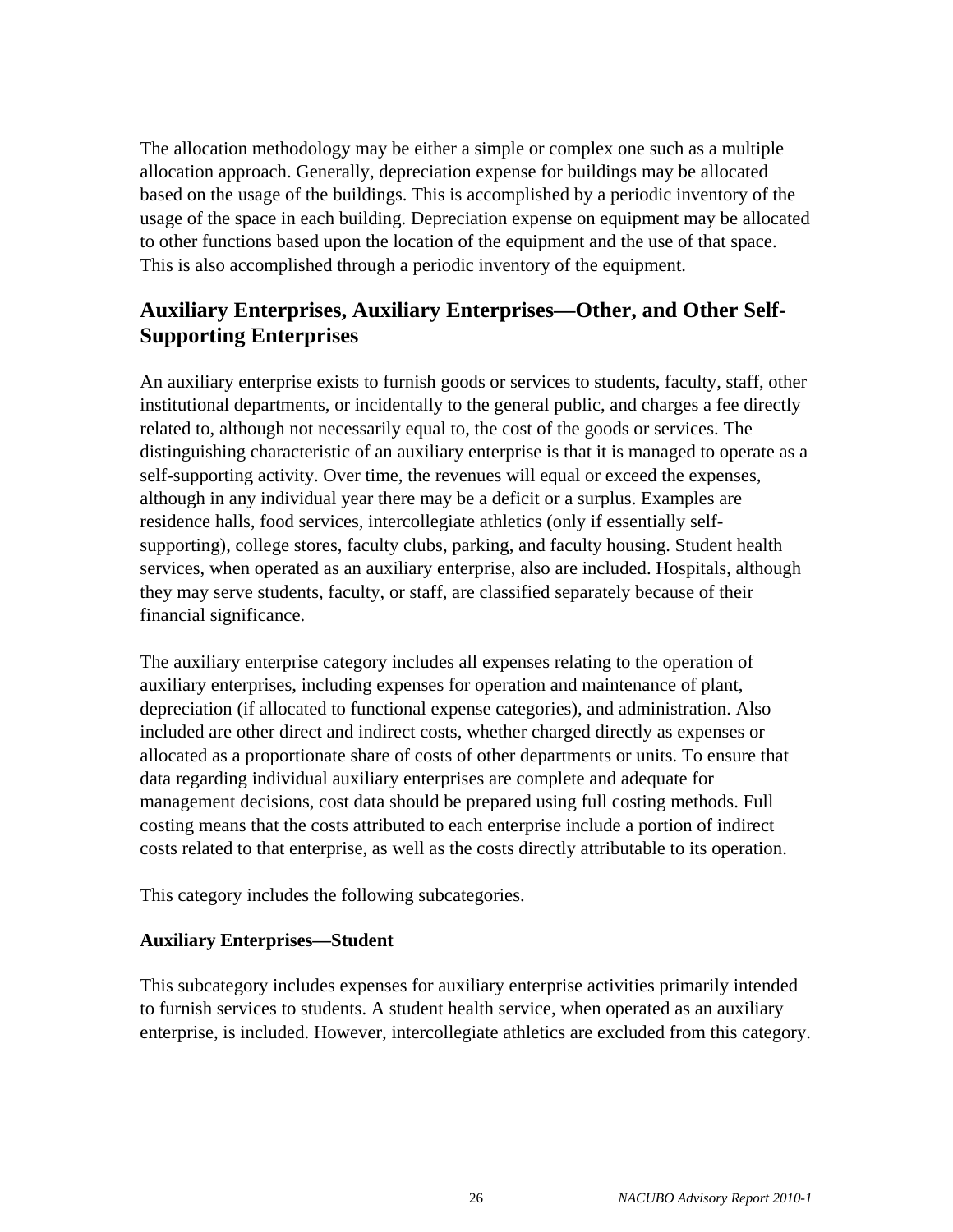#### **Auxiliary Enterprises—Faculty/Staff**

This subcategory includes expenses for auxiliary enterprise activities primarily intended to provide a service to the faculty, staff, or both. Such activities include the faculty club, faculty/staff parking, and faculty housing.

#### **Intercollegiate Athletics**

This subcategory includes expenses for an intercollegiate sports program when the program is operated in accordance with the definition of an auxiliary enterprise (i.e., it is essentially self-supporting).

#### **Auxiliary Enterprises—Other**

This subcategory includes expenses for auxiliary enterprise activities primarily intended to furnish goods and services that are related to the higher education mission. Customers for these goods and services generally are not students, faculty, or staff. Entities of this type are formed to meet the geographic and public service needs of a region and generally relate to an institution's mission of teaching, research, or public service. Examples of such an entity would be a drug-testing center or a university press department.

#### **Other Self-Supporting Enterprises**

This subcategory includes activities that were established primarily to provide goods and services to other campus units on a fee-for-service basis. The following characteristics assist in identifying such units:

- They are self-supporting units that, over time, operate on a break-even basis for those goods and services offered to other units.
- They may provide, to a lesser extent, the same goods and services to faculty, staff, students, and related entities.
- The goods and services are provided at an institutional level. This characteristic excludes enterprises that serve only units within the same department. For example, a telecommunications department that services the entire institution would be considered another self-supporting enterprise, whereas the chemistry stores department that services only other chemistry units would be reported net within academic support under functional expense reporting.

Expenses incurred under this subcategory should be netted against revenues because the predominance of transactions is internal. Use of this classification does not preclude entities from reporting these and similar activities in other functional categories (e.g., research, academic support).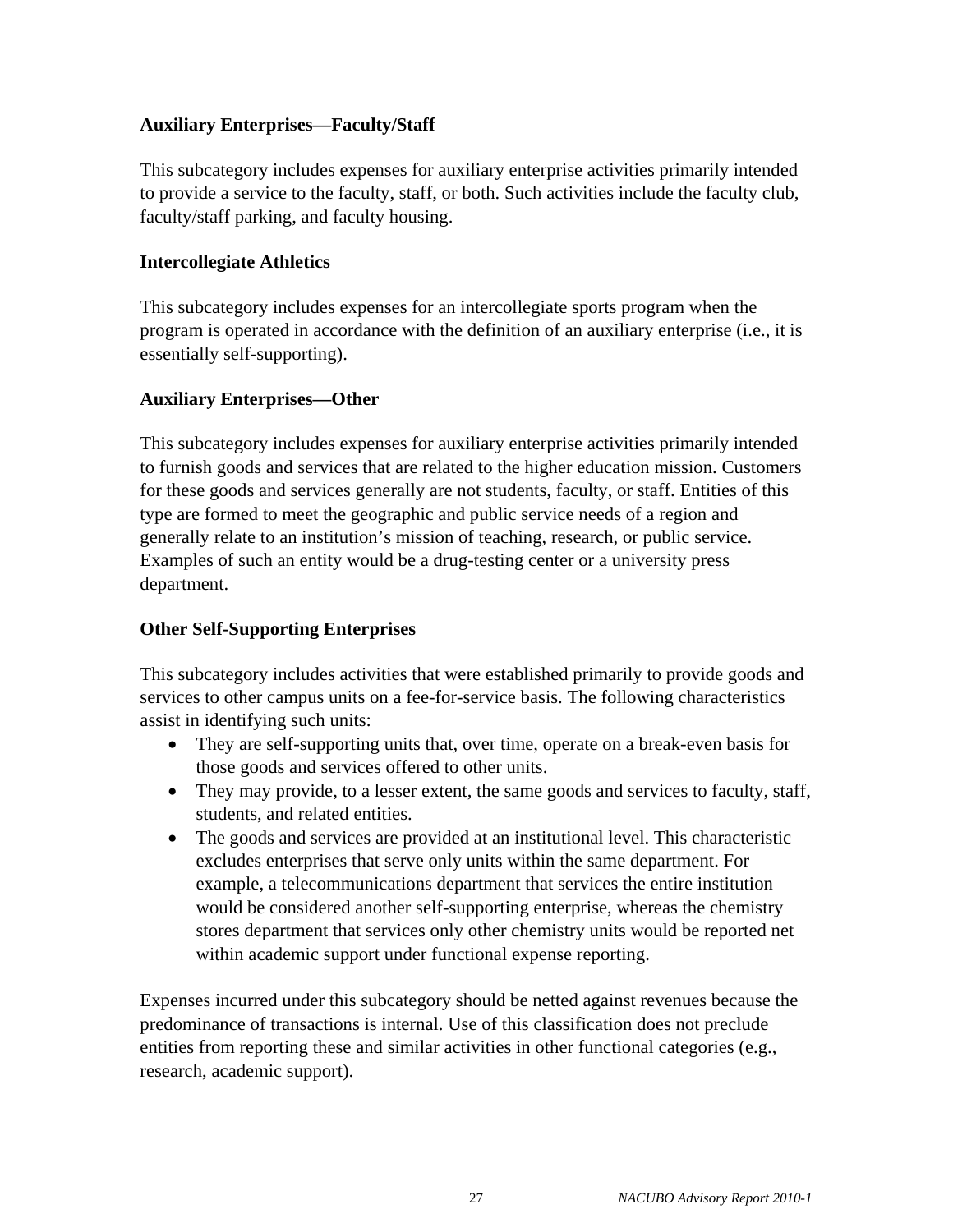#### **Auxiliary Enterprises—Depreciation**

This subcategory includes depreciation expense for facilities, equipment, and infrastructure assets of the institution's auxiliary enterprises if the institution chooses to allocate depreciation among its functional expense categories.

#### **Auxiliary Enterprises Information Technology**

This subcategory includes expenses for formally organized and/or separately budgeted auxiliary enterprises information technology. If an institution does not separately account for information technology resources, the costs associated with the three primary programs—instruction, research, and public service—will be applied to academic support and the remainder to institutional support.

## **Hospitals**

The hospital category includes all expenses associated with the patient-care operations of a hospital, including nursing and other professional services, general services, administrative services, fiscal services, depreciation (if allocated to functional expense categories), and charges for physical plant operations. Also included are other direct and indirect costs, whether charged directly as expenses or allocated as a proportionate share of costs of other departments and units. Expenses for activities that take place within the hospital but that are categorized more appropriately as instruction or research are excluded from this category and accounted for in the appropriate categories.

This category includes the following subcategories.

#### **Direct Patient Care**

This subcategory includes expenses for direct patient care such as prevention, diagnosis, treatment, and rehabilitation. Patient-care activities solely for the benefit of the institution's students should be classified within student services.

#### **Health-Care Supportive Services**

This subcategory includes expenses for organized activities that are unique to a teaching hospital, health services center, or clinic, and that directly support the provision of health care but cannot be considered part of the provision of direct patient care. Included in this subcategory are such activities as the pharmacy, blood bank, and X-ray services.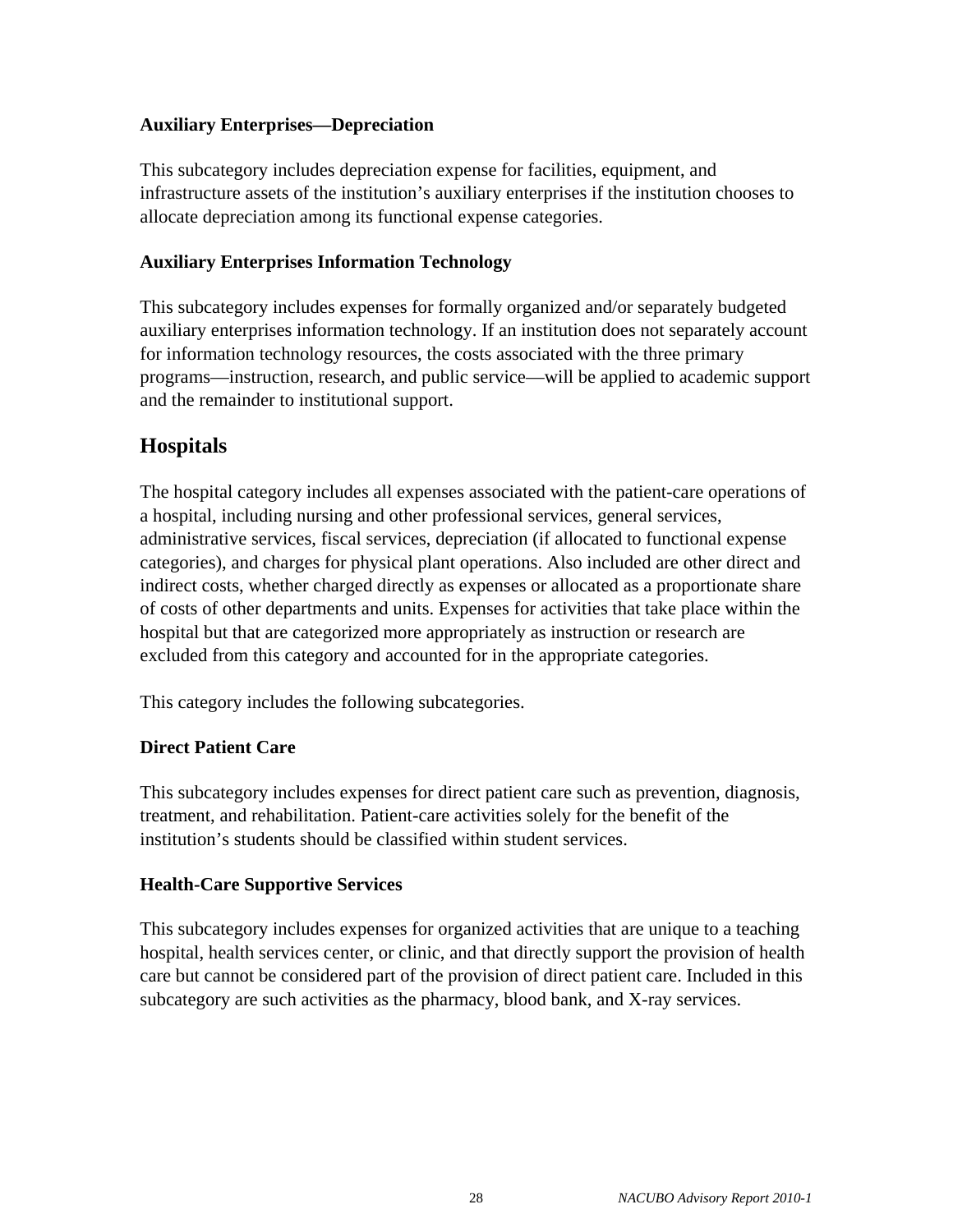#### **Administration of Hospitals**

This subcategory includes expenses for both the day-to-day functioning and the longrange viability of the hospital, excluding physical plant operations.

#### **Physical Plant Operations for Hospitals**

This subcategory includes expenses for activities related directly to maintaining the grounds and facilities of a hospital as well as providing utility services.

## **Depreciation of Hospital Facilities and Equipment**

This subcategory includes depreciation expense for facilities, equipment, and infrastructure assets of the hospital if the institution chooses to allocate depreciation among its functional expense categories.

#### **Hospital Information Technology**

This subcategory includes expenses for formally organized and/or separately budgeted hospital information technology. If an institution does not separately account for information technology resources, the costs associated with the three primary programs instruction, research, and public service—will be applied to academic support and the remainder to institutional support.

# **Independent Operations**

The independent operations category includes expenses that are independent of or unrelated to, but that may enhance the primary missions of, an institution. This category generally is limited to expenses associated with commercial enterprises and specific federally funded research and development centers. Activities operated as auxiliary enterprises (i.e., those established to provide a service to students, faculty, or staff and charging a fee related to the cost of the service) are excluded from this category. Operations with commercial aspects that primarily support instruction, research, and/or public service (e.g., hospitals and ancillary support activities) also are excluded. Also excluded are expenses associated with property owned and managed as investments of the institution's endowment funds.

This subcategory includes the following subcategories.